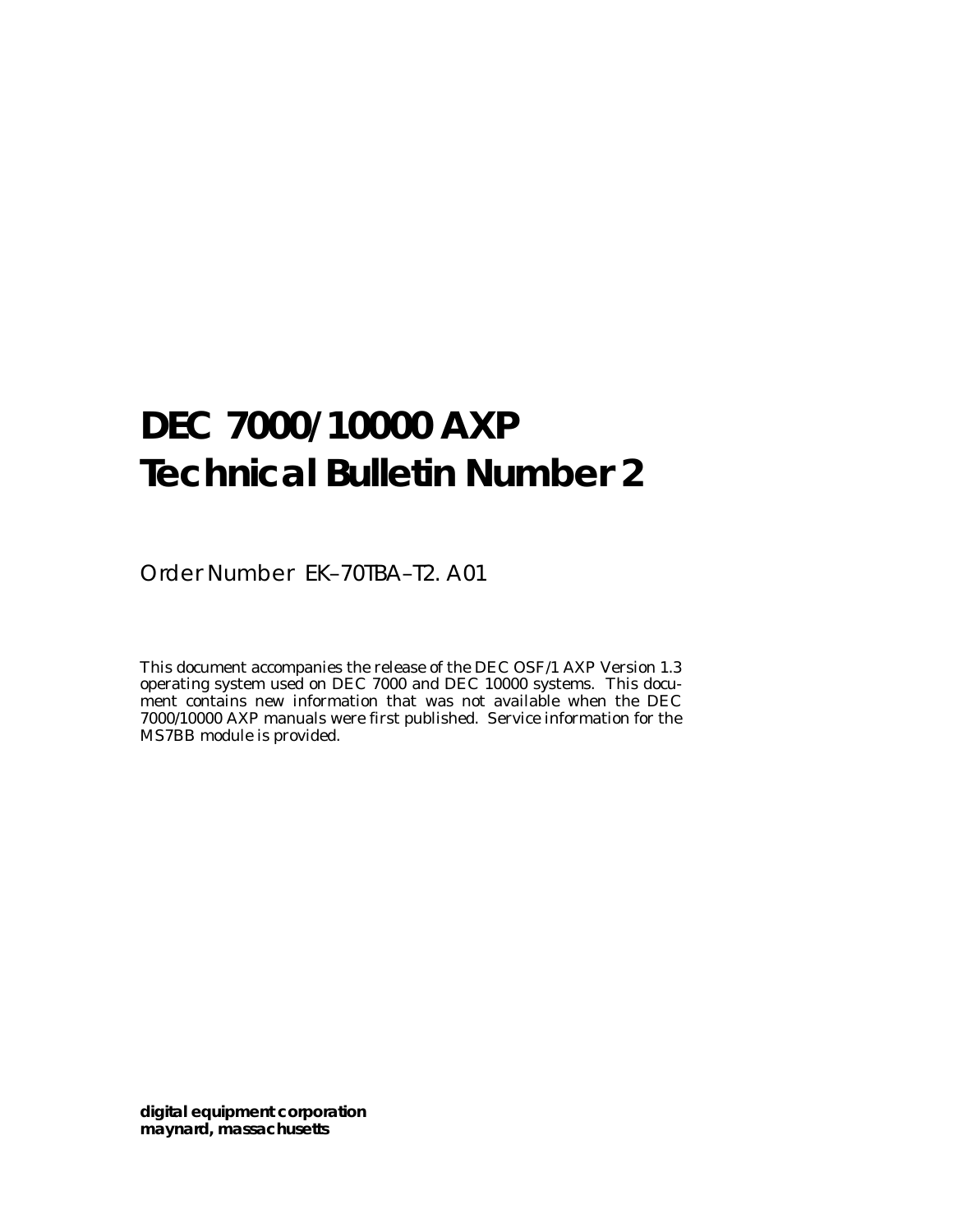#### **First Printing, September 1993**

The information in this document is subject to change without notice and should not be construed as a commitment by Digital Equipment Corporation.

Digital Equipment Corporation assumes no responsibility for any errors that may appear in this document.

The software, if any, described in this document is furnished under a license and may be used or copied only in accordance with the terms of such license. No responsibility is assumed for the use or reliability of software or equipment that is not supplied by Digital Equipment Corporation or its affiliated companies.

Copyright © 1993 by Digital Equipment Corporation.

All Rights Reserved. Printed in U.S.A.

The following are trademarks of Digital Equipment Corporation:

| Alpha AXP                | <b>DECUS</b>   | <b>VAXBI</b>      |
|--------------------------|----------------|-------------------|
| AXP                      | <b>DWMVA</b>   | <b>VAXELN</b>     |
| <b>DEC</b>               | <b>OpenVMS</b> | <b>VMScluster</b> |
| <b>DECchip</b>           | <b>ULTRIX</b>  | XMI               |
| <b>DEC LANcontroller</b> | <b>UNIBUS</b>  | The AXP logo      |
| <b>DECnet</b>            | <b>VAX</b>     | d i glitall       |

OSF/1 is a registered trademark of the Open Software Foundation, Inc. Prestoserve is a trademark of Legato Systems, Inc.; the trademark and software are licensed to Digital Equipment Corporation by Legato Systems, Inc.

**FCC NOTICE:** The equipment described in this manual generates, uses, and may emit radio frequency energy. The equipment has been type tested and found to comply with the limits for a Class A computing device pursuant to Subpart J of Part 15 of FCC Rules, which are designed to provide reasonable protection against such radio frequency interference when operated in a commercial environment. Operation of this equipment in a residential area may cause interference, in which case the user at his own expense may be required to take measures to correct the interference.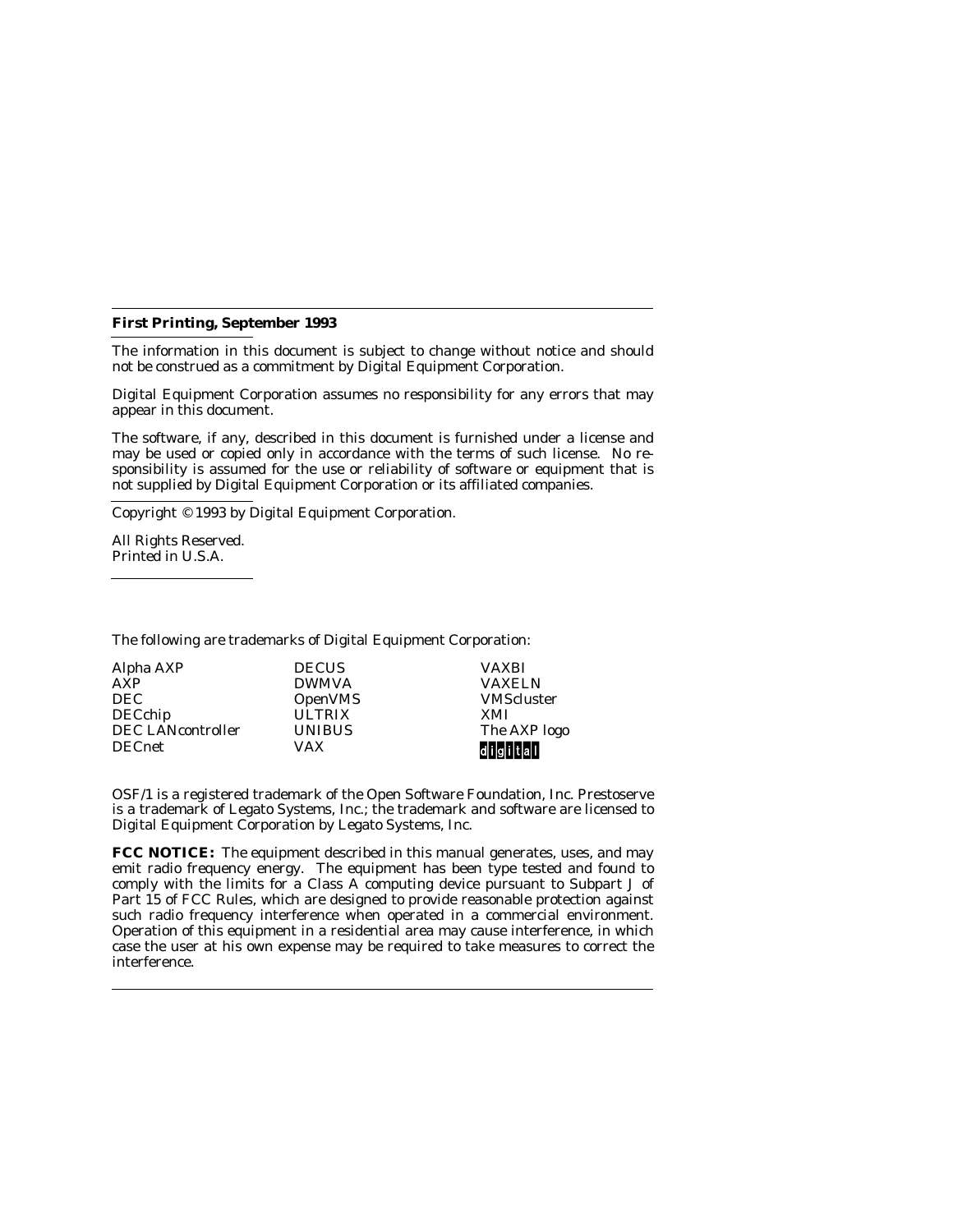# **Contents**

# **Section 1 Introduction**

# **Section 2 User Information**

| 2.1           |                                                      |  |
|---------------|------------------------------------------------------|--|
| $2.2^{\circ}$ | Using the DEC Verifier and Exerciser Tool (VET)  2-4 |  |

# **Section 3 MS7BB Module Service Information**

| 3.1   |                                            |  |
|-------|--------------------------------------------|--|
| 3.2   |                                            |  |
| 3.2.1 |                                            |  |
| 3.2.2 |                                            |  |
| 3.2.3 |                                            |  |
| 3.3   |                                            |  |
| 3.3.1 |                                            |  |
| 3.3.2 |                                            |  |
| 3.4   |                                            |  |
| 3.5   | Battery Pack Removal and Replacement  3-18 |  |
| 3.6   |                                            |  |

# **Appendix A Hot Wiring the MS7BB Battery Status**

# **Examples**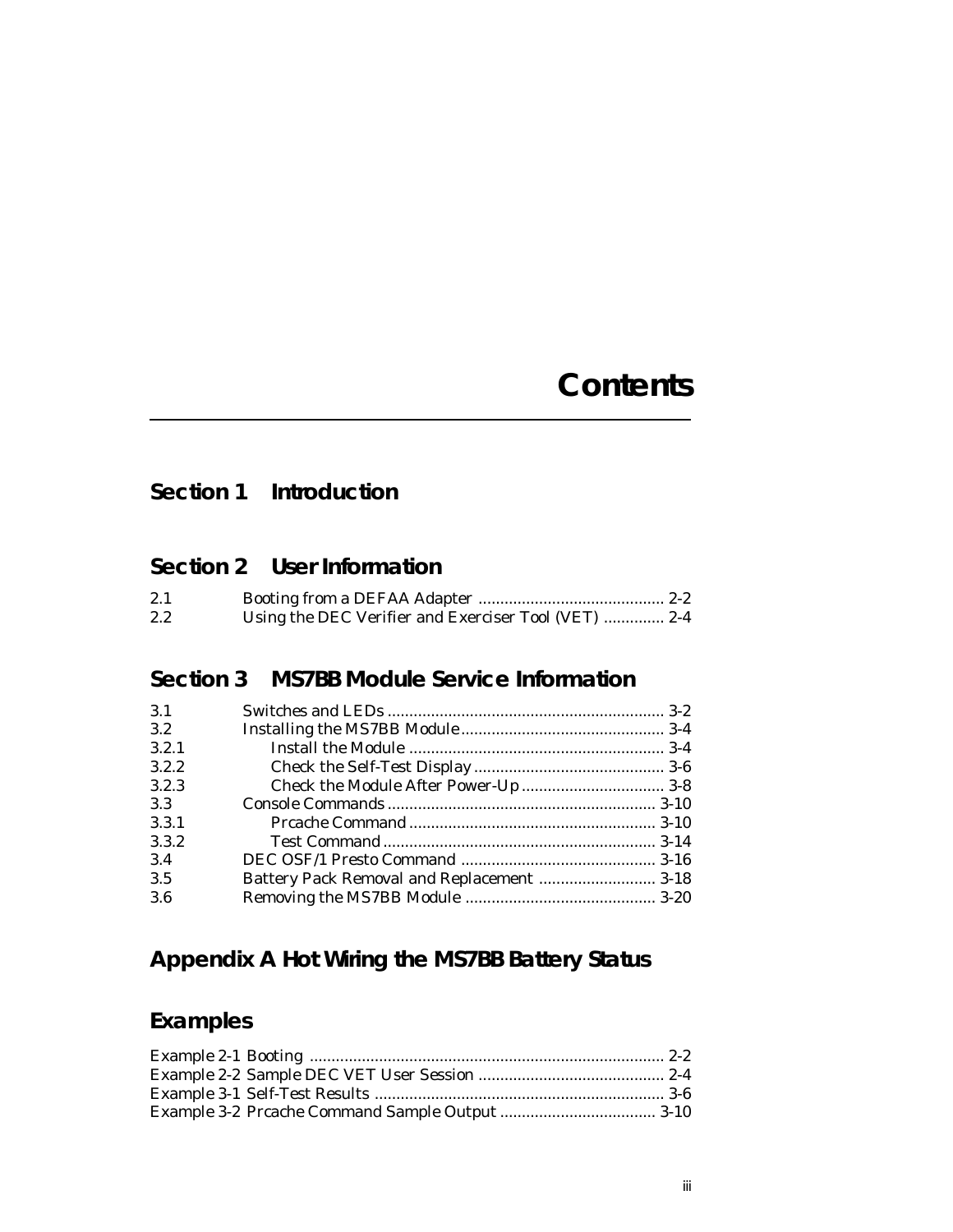# **Figures**

| Figure 3-5 Charge-Up Period Troubleshooting Flowchart  3-9 |  |
|------------------------------------------------------------|--|
|                                                            |  |
|                                                            |  |

# **Tables**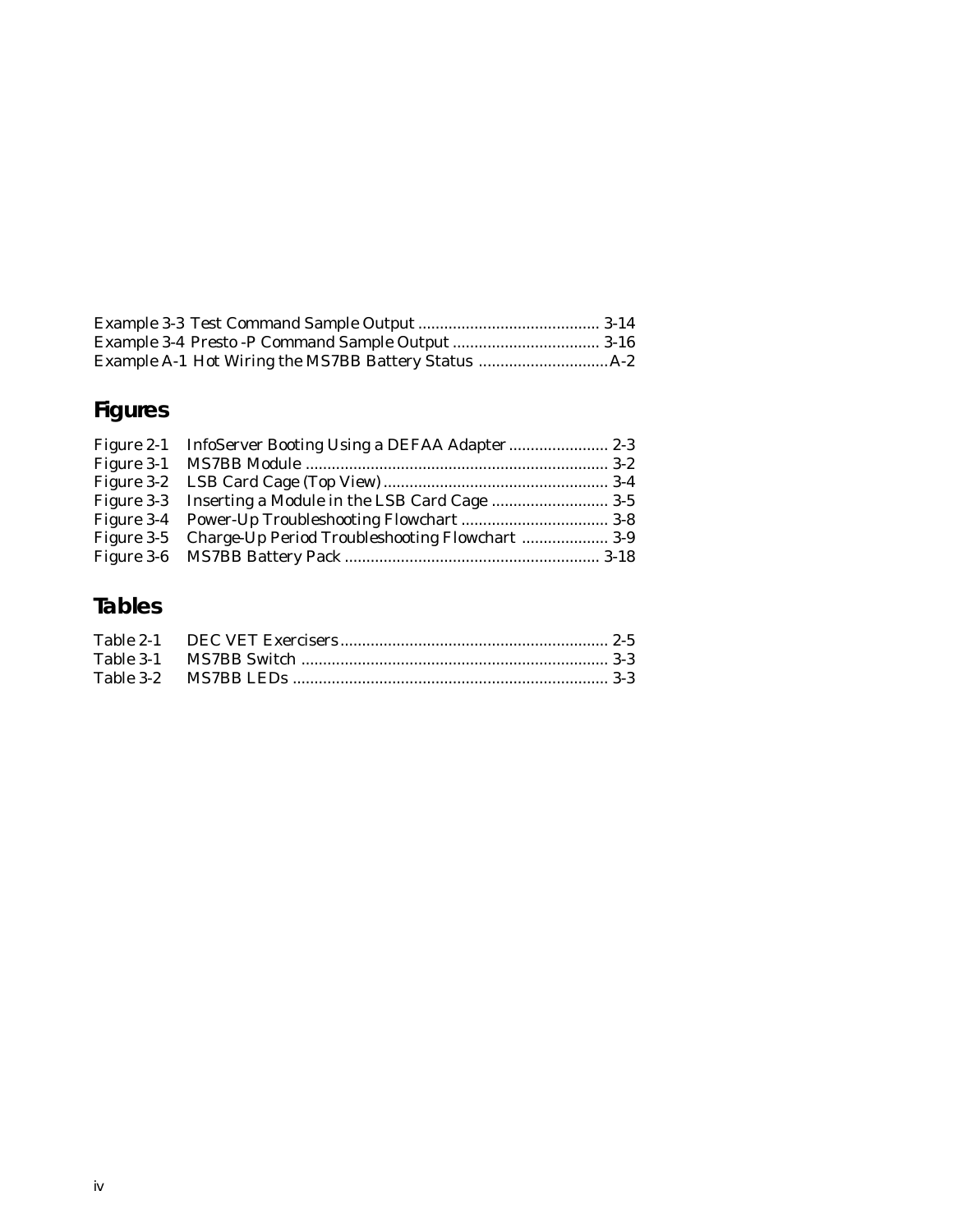# **Section 1**

# **Introduction**

This technical bulletin provides information to update the DEC 7000/ 10000 documentation set.

Hardware changes to the KN7AA processor module now allow the following to be supported:

- Multiprocessing with up to six processor modules (applies to Open-VMS AXP systems only) — enabled by the LEVI-A pass 3 chip and a revised module (E2040-AB).
- Interleaving with any number of memory modules (applies to Open-VMS AXP systems and DEC OSF/1 AXP systems) — enabled by the LEVI-A pass 3 chip.

Changes and enhancements discussed in detail are:

- Booting from a DEFAA adapter
- DEC Verifier and Exerciser Tool (VET)
- MS7BB memory module

*If you have an Internet account, you may mail us your comments on VAX 7000/DEC 7000 hardware documentation. Please mail your comments, suggestions, and corrections to* **msbdoc@lando.enet.dec.com***. We will reply to all comments. Digital values your input.*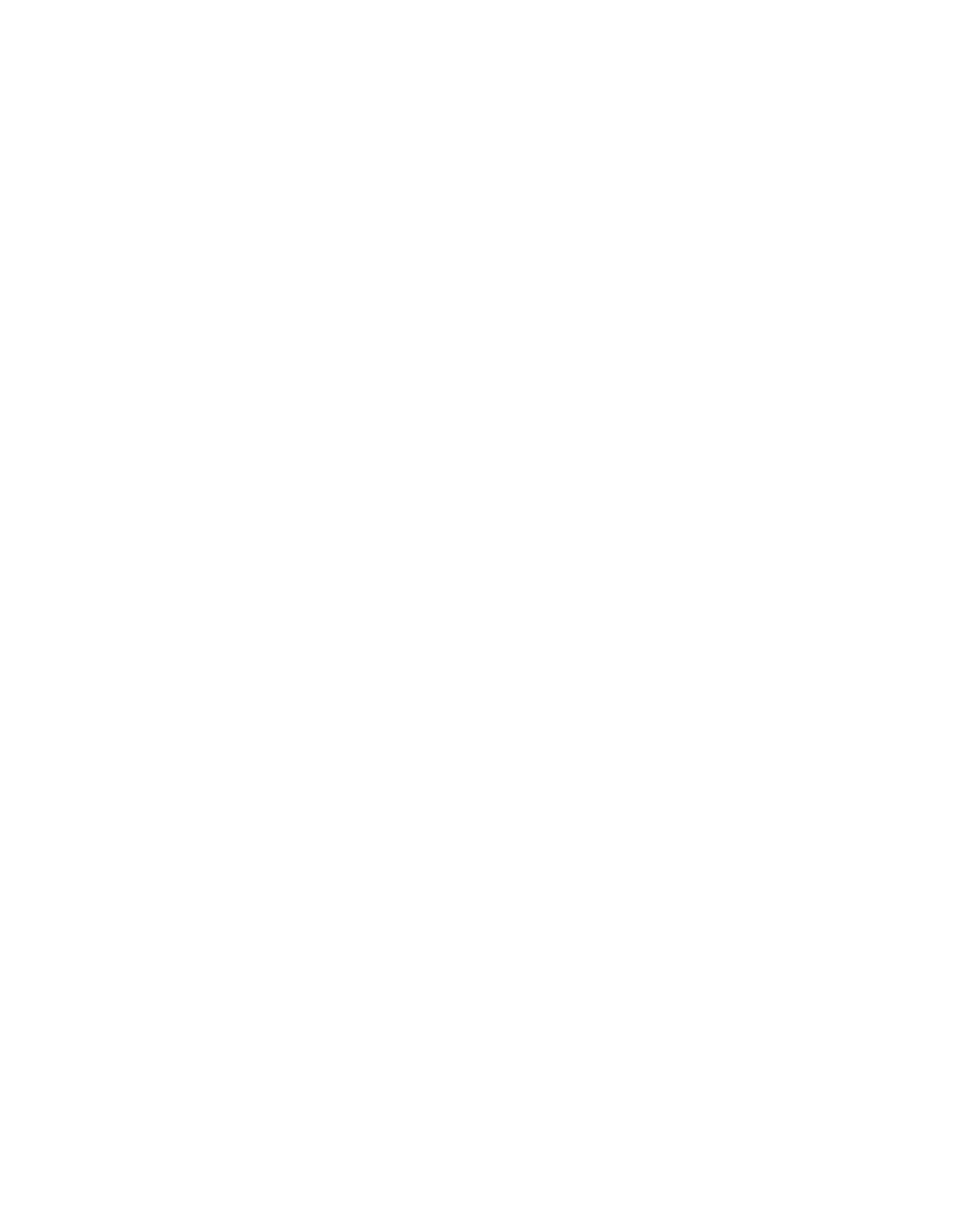# **Section 2**

# **User Information**

Topics discussed in this section include:

- Booting from a DEFAA Adapter
- Using the DEC Verifier and Exerciser Tool (VET)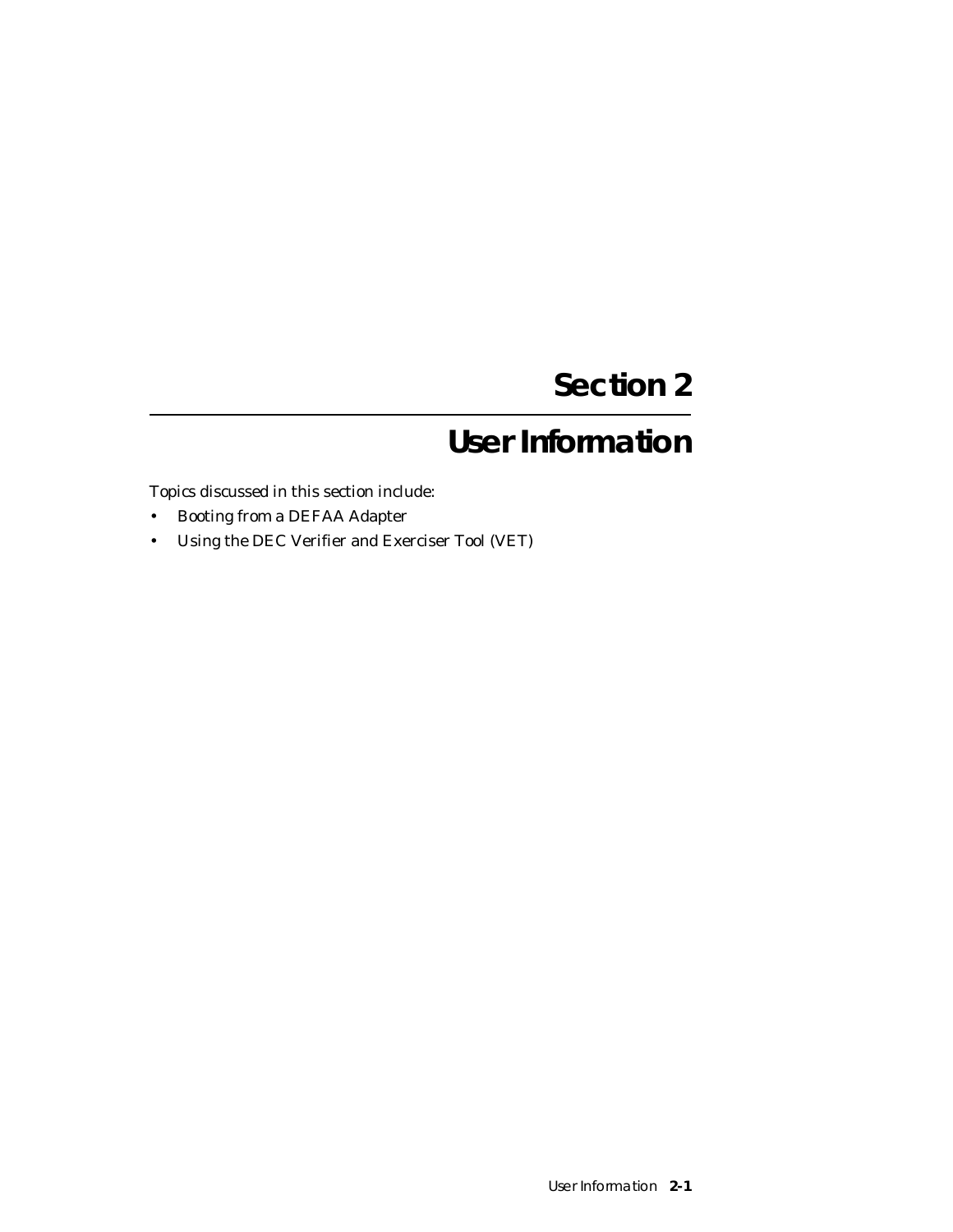## **2.1 Booting from a DEFAA Adapter**

**This section shows how to boot from an InfoServer using the FDDI LAN (local area network) and the DEFAA adapter. First issue the show network command, followed by the boot command. After the load is complete, choose the service for the operating system.**

#### **Example 2-1 Booting**

|                                                                                   |                       | >>> show network 1 |               |                      |  |               |                      | polling for units on defaa0, slot 6, fbus0<br>ffa0.0.0.6.0 08-00-2B-0B-BB-ED |                                                             |                                                           |                                              |                      |                                 |                      |              |                                                               |
|-----------------------------------------------------------------------------------|-----------------------|--------------------|---------------|----------------------|--|---------------|----------------------|------------------------------------------------------------------------------|-------------------------------------------------------------|-----------------------------------------------------------|----------------------------------------------|----------------------|---------------------------------|----------------------|--------------|---------------------------------------------------------------|
|                                                                                   |                       |                    |               |                      |  |               |                      | >>> boot ffa0 -file apb_015 $\bullet$                                        |                                                             |                                                           |                                              |                      |                                 |                      |              |                                                               |
|                                                                                   |                       | Initializing       |               |                      |  |               |                      |                                                                              |                                                             |                                                           |                                              |                      |                                 |                      |              |                                                               |
| $\mathbf F$                                                                       | E                     | D                  | $\mathcal{C}$ | B A                  |  | 9             | 8                    | $7\overline{ }$                                                              |                                                             | 6 5 4                                                     |                                              | 3                    | 2                               | $\mathbf{1}$         | 0            | NODE # 8                                                      |
|                                                                                   |                       |                    |               |                      |  |               | Α                    | M                                                                            |                                                             | $\ddot{\phantom{a}}$                                      | $\ddot{\phantom{0}}$                         |                      |                                 | P                    | Ρ            | TYP                                                           |
|                                                                                   |                       |                    |               |                      |  |               | $\circ$              | $^{+}$                                                                       | $\sim$                                                      |                                                           | $\mathbf{r} = \mathbf{r} \cdot \mathbf{r}$ . | $\sim$               | $\ddot{\phantom{a}}$            | $+$                  | $^{+}$       | ST1                                                           |
|                                                                                   |                       |                    |               |                      |  |               |                      |                                                                              |                                                             | $\mathcal{L}$ . The set of $\mathcal{L}$                  |                                              |                      |                                 | Е                    | В            | <b>BPD</b>                                                    |
|                                                                                   |                       |                    |               |                      |  |               | $\circ$              | $^{+}$                                                                       |                                                             |                                                           | $\mathbf{L} = \mathbf{L}$                    | $\mathbf{r}$         | $\ddot{\phantom{a}}$            | $+$                  | $+$          | ST <sub>2</sub>                                               |
|                                                                                   |                       |                    |               |                      |  |               |                      |                                                                              |                                                             | $\mathbf{L}^{\text{max}}$ , and $\mathbf{L}^{\text{max}}$ |                                              |                      |                                 | Е                    | В            | <b>BPD</b>                                                    |
|                                                                                   |                       |                    |               |                      |  |               | $^{+}$               | $+$                                                                          |                                                             |                                                           | <b>All Street</b>                            | $\ddot{\phantom{0}}$ | $\ddot{\phantom{0}}$            | $+$                  | $+$          | ST <sub>3</sub>                                               |
|                                                                                   |                       |                    |               |                      |  |               |                      |                                                                              |                                                             | and the state of the state of                             |                                              |                      |                                 | E                    | B            | <b>BPD</b>                                                    |
|                                                                                   |                       |                    |               |                      |  |               |                      | $\sim$ $\sim$                                                                | $+$                                                         | $^{+}$                                                    |                                              |                      |                                 |                      |              | $CO$ FBUS +                                                   |
|                                                                                   |                       |                    |               | $\ddot{\phantom{0}}$ |  |               | $\ddot{\phantom{0}}$ | $\ddot{\phantom{0}}$                                                         | $\bullet$ .<br><br><br><br><br><br><br><br><br><br><br><br> | $\ddot{\phantom{0}}$                                      | $\ddot{\phantom{0}}$                         |                      | $\cdot$ $\cdot$ $\cdot$ $\cdot$ |                      |              | C1                                                            |
|                                                                                   |                       |                    |               |                      |  | $\sim$ $\sim$ |                      |                                                                              |                                                             | $\ddot{\phantom{0}}$                                      | $\ddot{\phantom{a}}$                         |                      |                                 | $\ddot{\phantom{a}}$ |              | C <sub>2</sub>                                                |
|                                                                                   |                       |                    |               |                      |  |               |                      |                                                                              |                                                             |                                                           |                                              |                      |                                 |                      |              | C <sub>3</sub>                                                |
|                                                                                   |                       |                    |               |                      |  |               |                      | . A0                                                                         |                                                             |                                                           |                                              |                      |                                 |                      |              | <b>ILV</b>                                                    |
|                                                                                   |                       |                    |               |                      |  |               | .128                 |                                                                              |                                                             |                                                           |                                              |                      |                                 |                      | $\mathbf{L}$ | 128MB                                                         |
|                                                                                   |                       | Booting            |               |                      |  |               |                      |                                                                              |                                                             |                                                           |                                              |                      |                                 |                      |              | Firmware Rev=V3.0-4279[A52] SROM Rev=V2.2-0 SYS SN=GA01234567 |
|                                                                                   |                       |                    |               |                      |  |               |                      | Connecting to boot device ffa0 -file apb_015                                 |                                                             |                                                           |                                              |                      |                                 |                      |              |                                                               |
|                                                                                   |                       |                    |               |                      |  |               |                      | Created device: ffa0.0.0.6.0                                                 |                                                             |                                                           |                                              |                      |                                 |                      |              |                                                               |
| Requesting MOP Assistance Volunteer<br>MOP Assistance Volunteer found.<br>Loading |                       |                    |               |                      |  |               |                      |                                                                              |                                                             |                                                           |                                              |                      |                                 |                      |              |                                                               |
|                                                                                   | .<br>Load complete! O |                    |               |                      |  |               |                      |                                                                              |                                                             |                                                           |                                              |                      |                                 |                      |              |                                                               |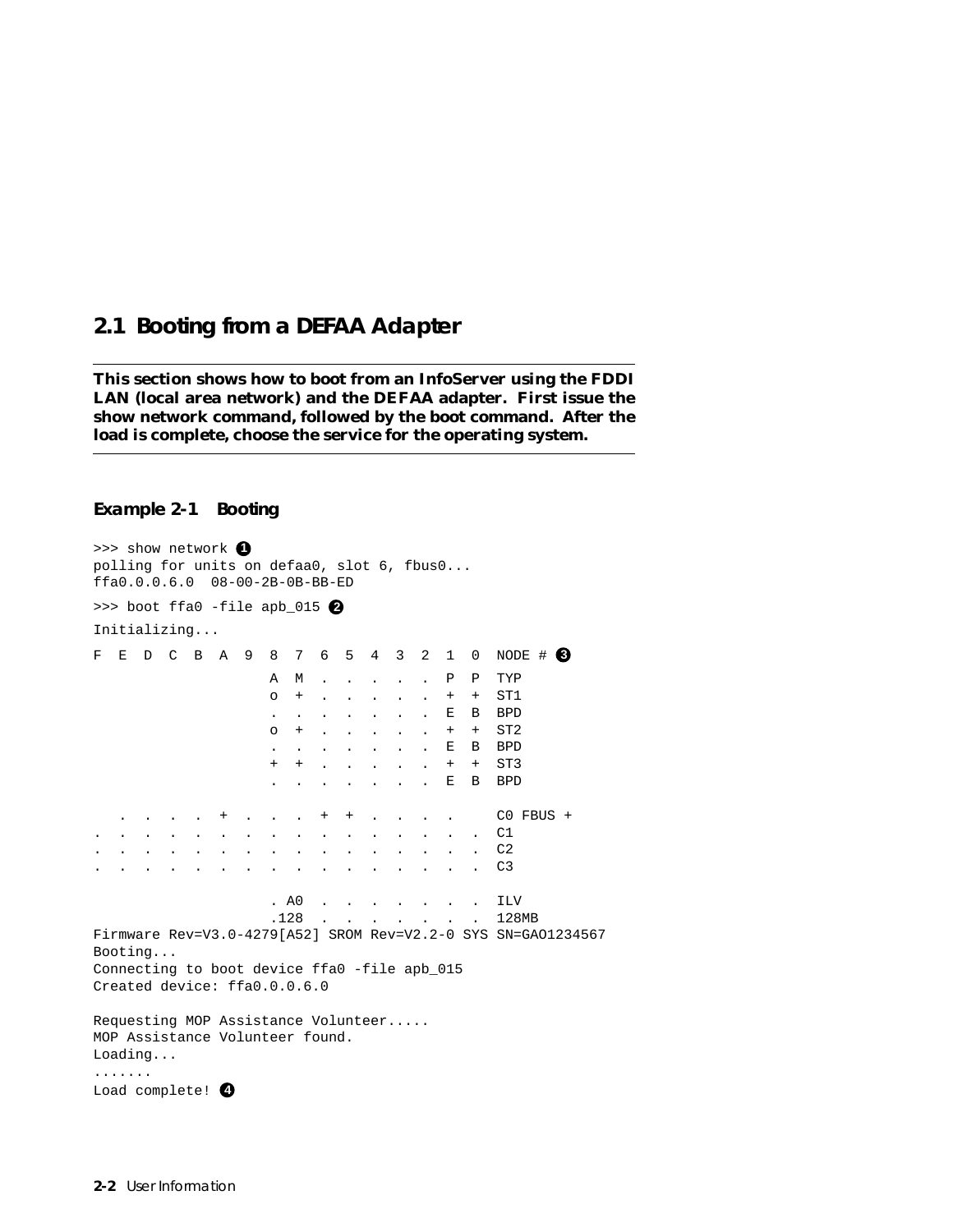Insert the compact disk that contains the operating system into an Info-Server. Example 2-1 shows how to begin the boot process.

- **1** Show network displays information about network controllers. Polling checks the Futurebus+ for device configurations. **Show network** includes information such as the device mnemonic (defaa0), the console device name of the network device with path information (ffa0.0.0.6.0), and the FDDI controller's hardware address in hex (08- 00-2B-0B-BB-ED).
- **2** The **boot** command specifies the console device name of the network device **ffa0**, followed by the initial system load file name **apb\_015.**
- **3** System self-test results are displayed if the environment variable **boot\_reset** is set **on**.
- **4** After the load is complete, the Network Initial System Load Function menu is displayed. From the services listed, you choose the service for the operating system CD-ROM.





BXB-0304A-92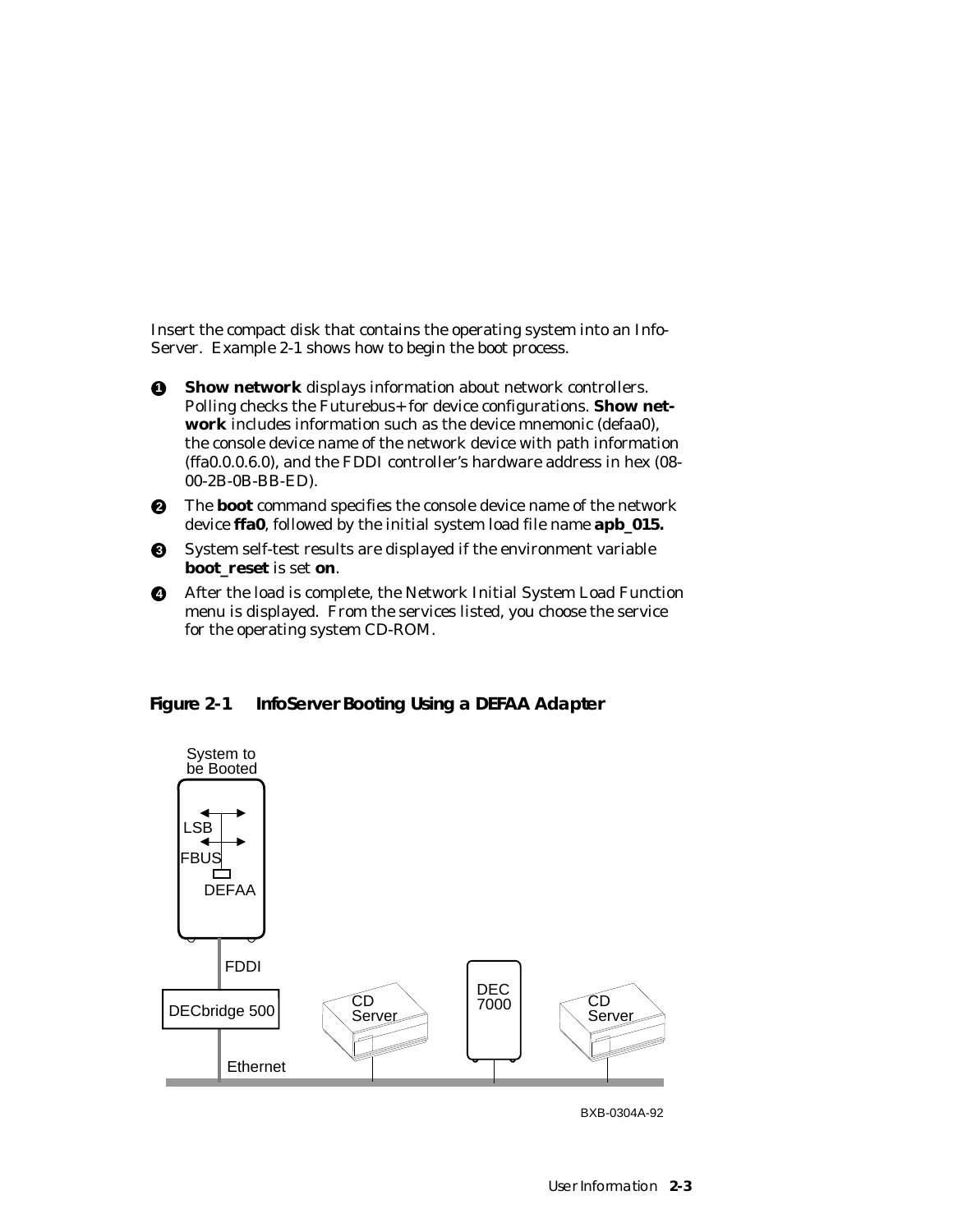## **2.2 Using the DEC Verifier and Exerciser Tool (VET)**

**The DEC Verifier and Exerciser Tool (VET) is now available on DEC 7000 and DEC 10000 systems. You can run DEC VET as part of an installation verification procedure and as a system exerciser under the OpenVMS AXP and OSF/1 operating systems. Example 2-2 shows a sample DEC VET user session. See the** *DEC Verifier and Exerciser Tool User's Guide* **(AA–PX73A–TE) for more detailed information.**

#### **Example 2-2 Sample DEC VET User Session**

```
CPU2> vet \bigcirc Running system sizer on node cpu2 ... please wait.
COPYRIGHT DIGITAL EQUIPMENT CORPORATION. 1993. ALL RIGHTS RESERVED.
VET_setup> load 2
    Enter number of processes for CPU device (decimal [1]): 2 3
     Enter number of processes for MEMORY device (decimal [1]): 2
     Enter number of processes for NETWORK device (decimal [1]): 0
     Enter number of processes for FILE device (decimal [1]): 2
     Enter number of processes for each DISK device (decimal [1]): 0
...opening script file $19$dka500:[sys0.][sysmgr]vet_load.script.
Process 1, group exer for device CPU
Process 2, group exer for device CPU
Process 3, group exer for device MEMORY
Process 4, group exer for device MEMORY
Process 5, group exer for device FILE
Process 6, group exer for device FILE
...closing script file $19$dka500:[sys0.][sysmgr]vet_load.script.
VET_setup> start 4
...starting [Process 1, Pass 1] group exer for device CPU.
...starting [Process 2, Pass 1] group exer for device CPU.
...starting [Process 3, Pass 1] group exer for device MEMORY.
...starting [Process 4, Pass 1] group exer for device MEMORY.
...starting [Process 5, Pass 1] group exer for device FILE.
...starting [Process 6, Pass 1] group exer for device FILE.
...completed [process 1] group exer for device CPU.
...completed [process 2] group exer for device CPU.
...completed [process 5] group exer for device FILE.
...completed [process 6] group exer for device FILE.
```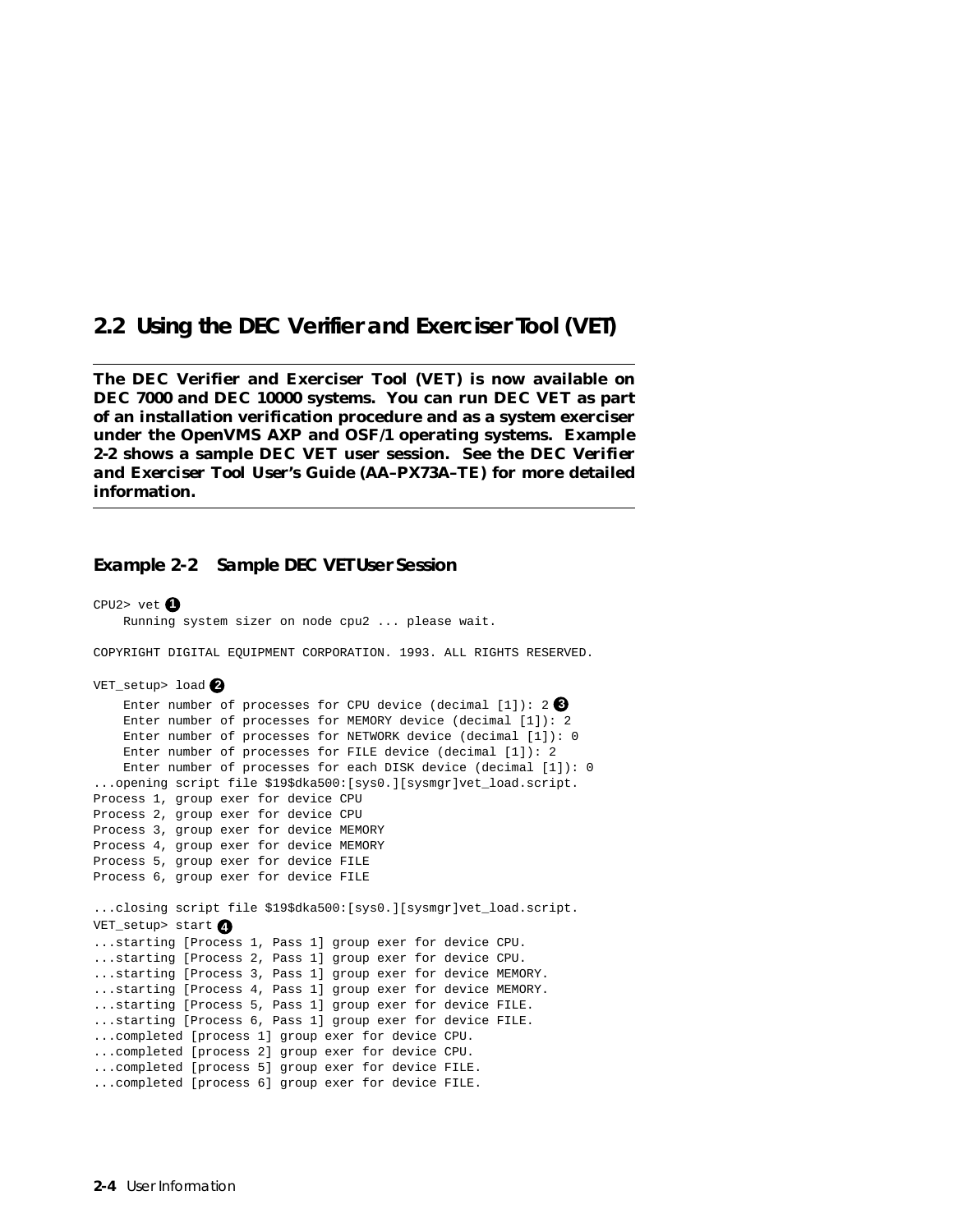Table 2-1 lists the DEC VET exercisers and descriptions.

**Table 2-1 DEC VET Exercisers**

| Exerciser      | <b>Description</b>                                                                                                                                                           |
|----------------|------------------------------------------------------------------------------------------------------------------------------------------------------------------------------|
| <b>CPU</b>     | Tests processor functions including binary operations, in-<br>teger computations, floating-point computations, and data<br>conversion.                                       |
| <b>Memory</b>  | Tests dynamic allocation and deallocation of virtual mem-<br>ory and verifies test patterns written.                                                                         |
| Disk           | Tests logical and physical disk I/O by performing read and<br>write operations and verifies test patterns written.                                                           |
| File           | Tests reading and writing to disk files and verifies test<br>patterns written.                                                                                               |
| Tape           | Tests reading and writing to tape device files and verifies<br>test patterns written.                                                                                        |
| <b>Network</b> | Tests underlying protocol (including caches, buffers, and<br>queues), physical network adapters, local and remote net-<br>works, destination adapters, and network services. |

- **1** In Example 2-2, the user enters the command **vet** at the system prompt. The system sizer message is displayed. The system sizer process finds the devices that are connected to the system and obtains device information needed by the VET programs.
- **2** At the VET\_setup prompt, the user issues the command **load**. The load command creates processes for most devices on the system.
- **3** The VET program displays a series of questions. The user can select the number of processes to run for each device type. In the example, two processes are selected for the CPU device, memory device, and file device.
- **4** Enter the command **start** to begin testing.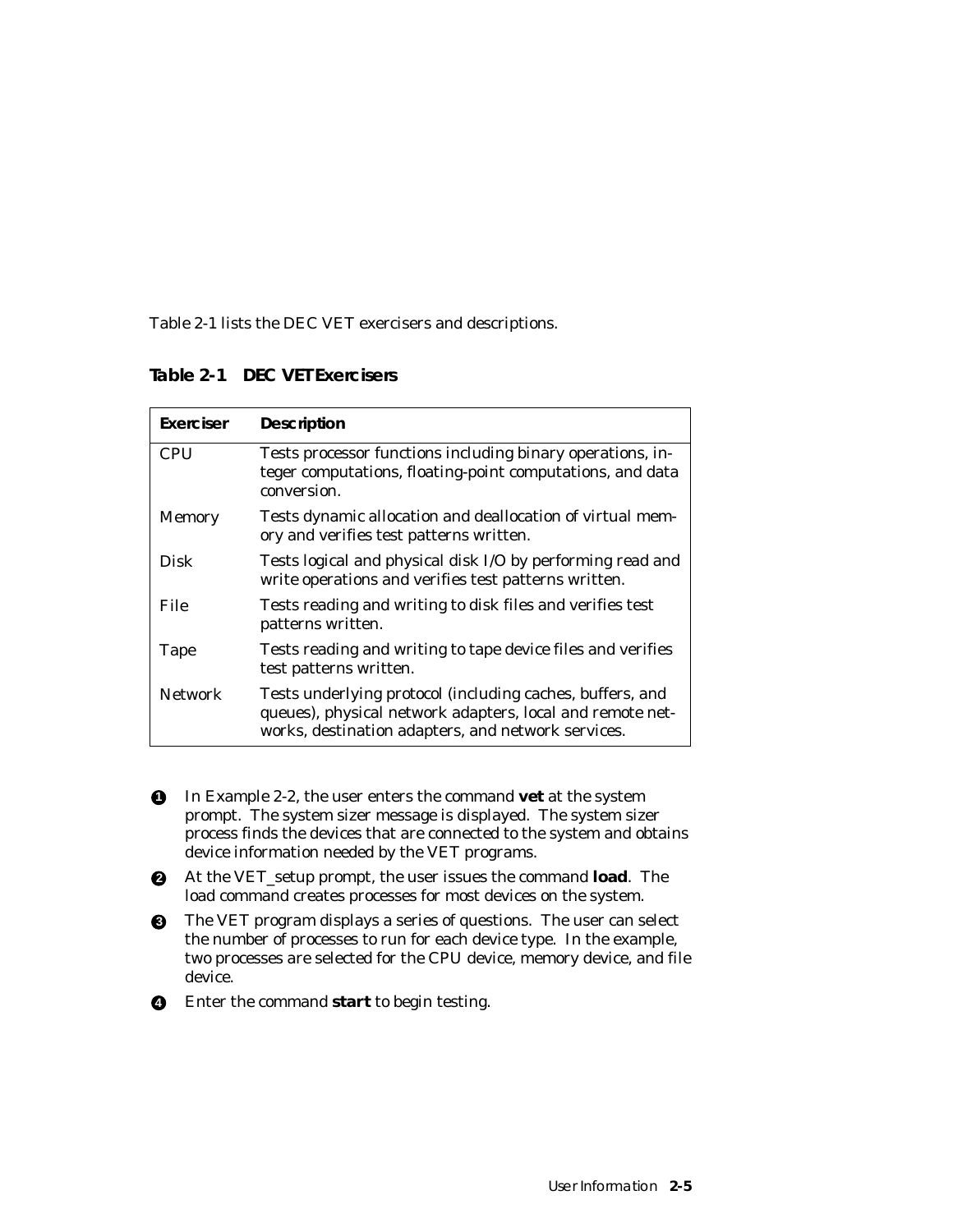### **Example 2-2 Sample DEC VET User Session (Continued)**

#### $\sim$  6

...stopping [Process 4] group exer for device MEMORY. ...stopping [Process 3] group exer for device MEMORY. VET suspend> show runtime **6** Process 1 Runtime: Requested runtime: 0 hours 0 minutes 0 seconds Elapsed runtime: 0 hours 0 minutes 22 seconds<br>Remaining runtime: 0 hours 0 minutes 0 seconds 0 hours 0 minutes 0 seconds Process 2 Runtime: Requested runtime: 0 hours 0 minutes 0 seconds Elapsed runtime: 0 hours 0 minutes 22 seconds Remaining runtime: 0 hours 0 minutes 0 seconds Process 3 Runtime: Requested runtime: 0 hours 0 minutes 0 seconds Elapsed runtime: 0 hours 3 minutes 39 seconds Remaining runtime: 0 hours 0 minutes 0 seconds Process 4 Runtime: Requested runtime: 0 hours 0 minutes 0 seconds Elapsed runtime: 0 hours 3 minutes 39 seconds Remaining runtime: 0 hours 0 minutes 0 seconds Process 5 Runtime: Requested runtime: 0 hours 0 minutes 0 seconds Elapsed runtime: 0 hours 2 minutes 30 seconds Remaining runtime: 0 hours 0 minutes 0 seconds Process 6 Runtime: Requested runtime: 0 hours 0 minutes 0 seconds Elapsed runtime: 0 hours 3 minutes 20 seconds Remaining runtime: 0 hours 0 minutes 0 seconds VET\_suspend> continue **7** ...continuing [process 3] group exer for device MEMORY. ...continuing [process 4] group exer for device MEMORY. ...completed [process 3] group exer for device MEMORY. ...completed [process 4] group exer for device MEMORY. ...testing completed. Total errors reported by all processes = 0. **8** VET setup> exit **9** CPU2>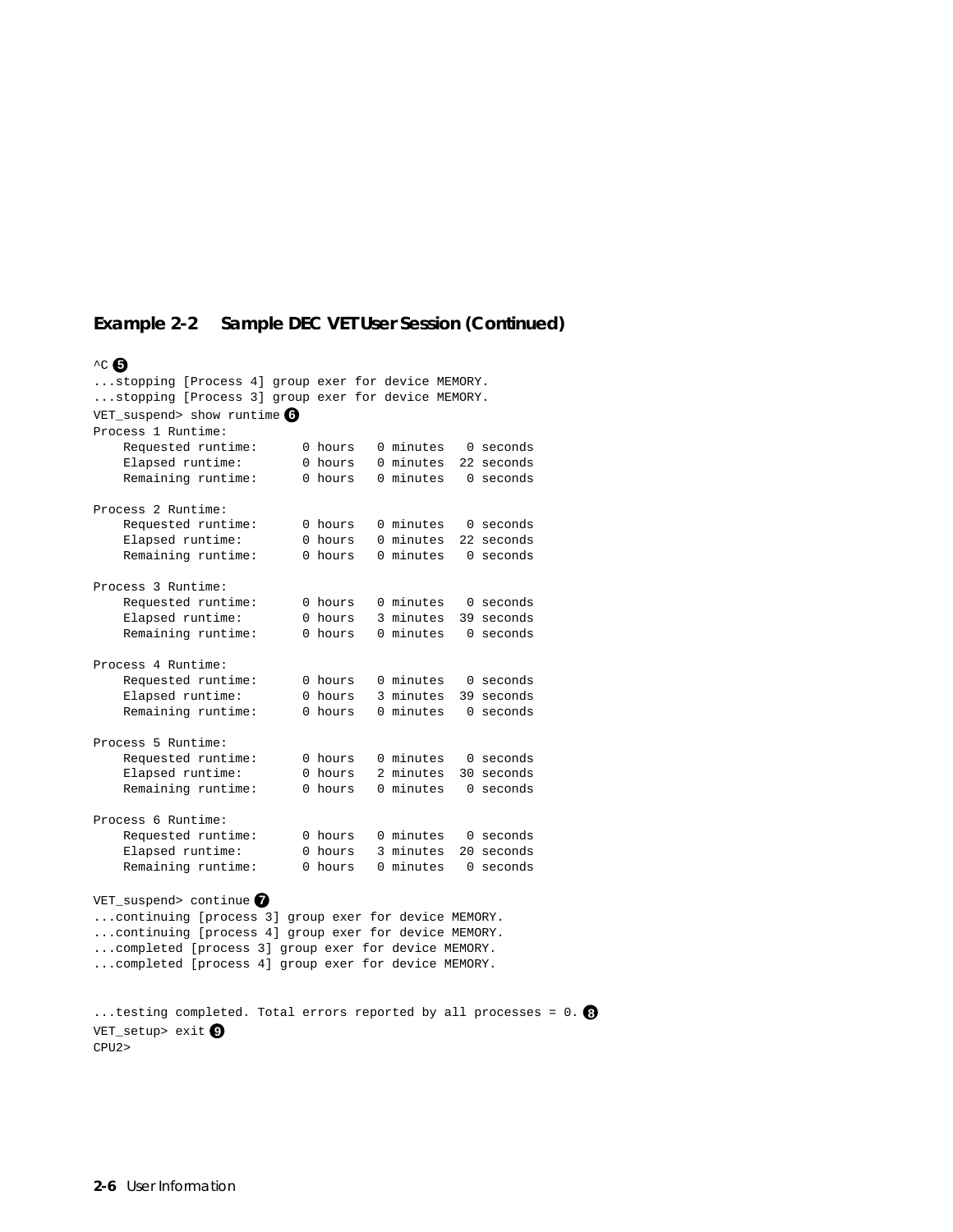- **6** The user enters a Ctrl/C to suspend executing processes. DEC VET enters the suspend execution state.
- **6** Enter **show runtime** to list the requested, elapsed, and remaining run times of each process.
- $\bullet$  The **continue** command resumes execution of all suspended processes. After testing is completed, a message is displayed to inform the user of the number of errors reported. No errors were reported in this example (see  $\odot$ ).
- **9** Enter **exit** to exit the DEC VET program. The system prompt is displayed.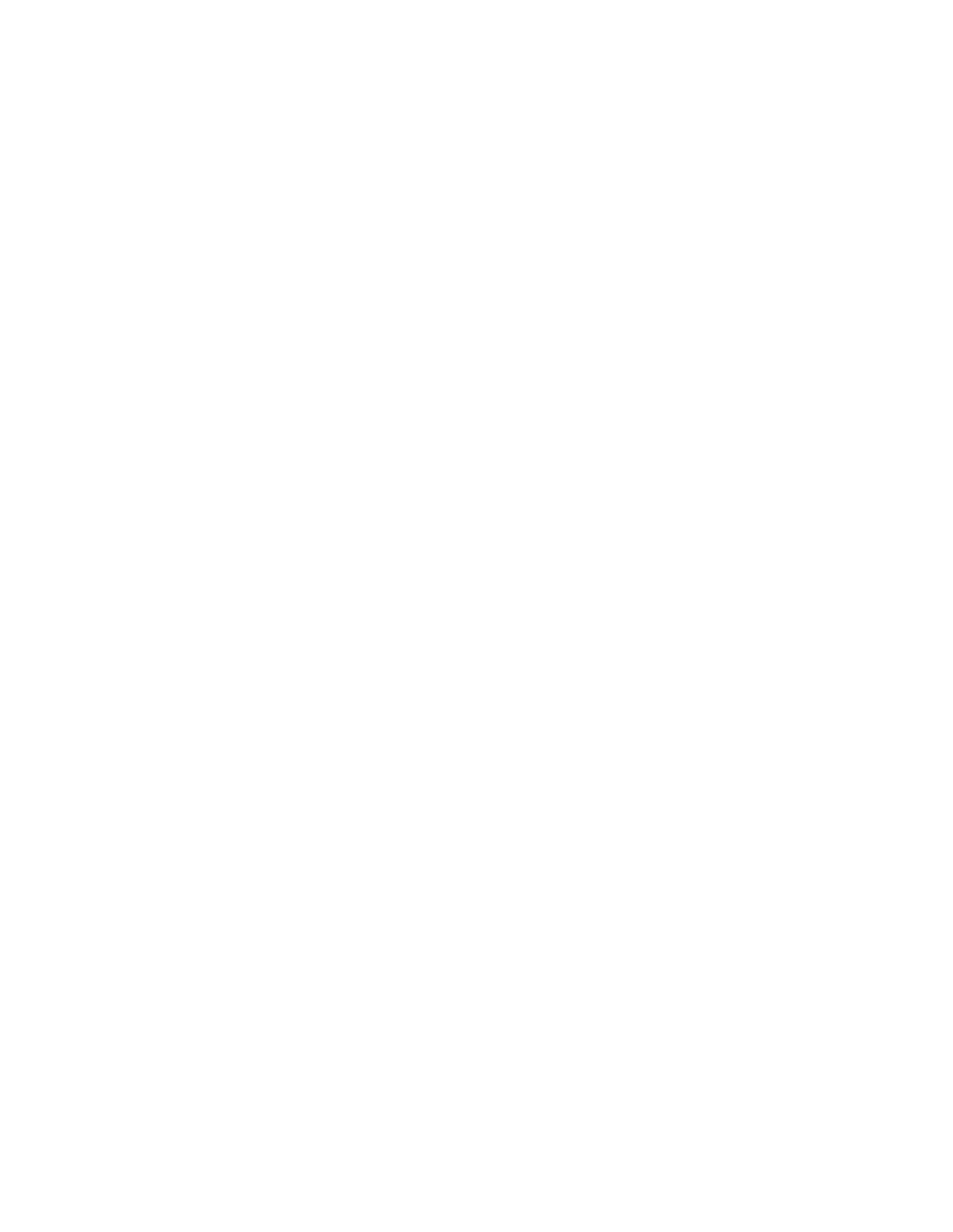# **Section 3**

# **MS7BB Module Service Information**

This section contains service information for the MS7BB module that is used in DEC OSF/1 AXP systems. The MS7BB is a battery backup memory module that is capable of storing 16 Mbytes of memory for up to 48 hours during a system power interruption. When system power is restored, the local memory remains protected until control of the memory is returned to the memory interface controller (MIC).

The module has 16 Mbytes of memory and a battery pack. The battery pack contains 14 batteries in two "strings"; each string has 7 batteries. The battery pack is a field-replaceable unit (FRU).

The *Guide to Prestoserve* (order number AA–PQT0A–TE) contains information on how to register the Prestoserve software license and how to reconfigure the system when adding Prestoserve support. Be sure to take this manual with you when installing an MS7BB module.

*NOTE: The MS7BB module is fully charged and functional 16 hours after each system power-up. Battery backup service is in effect only after this 16-hour charge-up period has expired.*

Topics in this section include:

- Switches and LEDs
- Installing the MS7BB Module
	- Install the Module
	- Check the Self-Test Display
	- Check the Module After Power-Up
- Console Commands
	- Prcache Command
	- Test Command
- DEC OSF/1 Presto Command
- Battery Pack Removal and Replacement
- Removing the MS7BB Module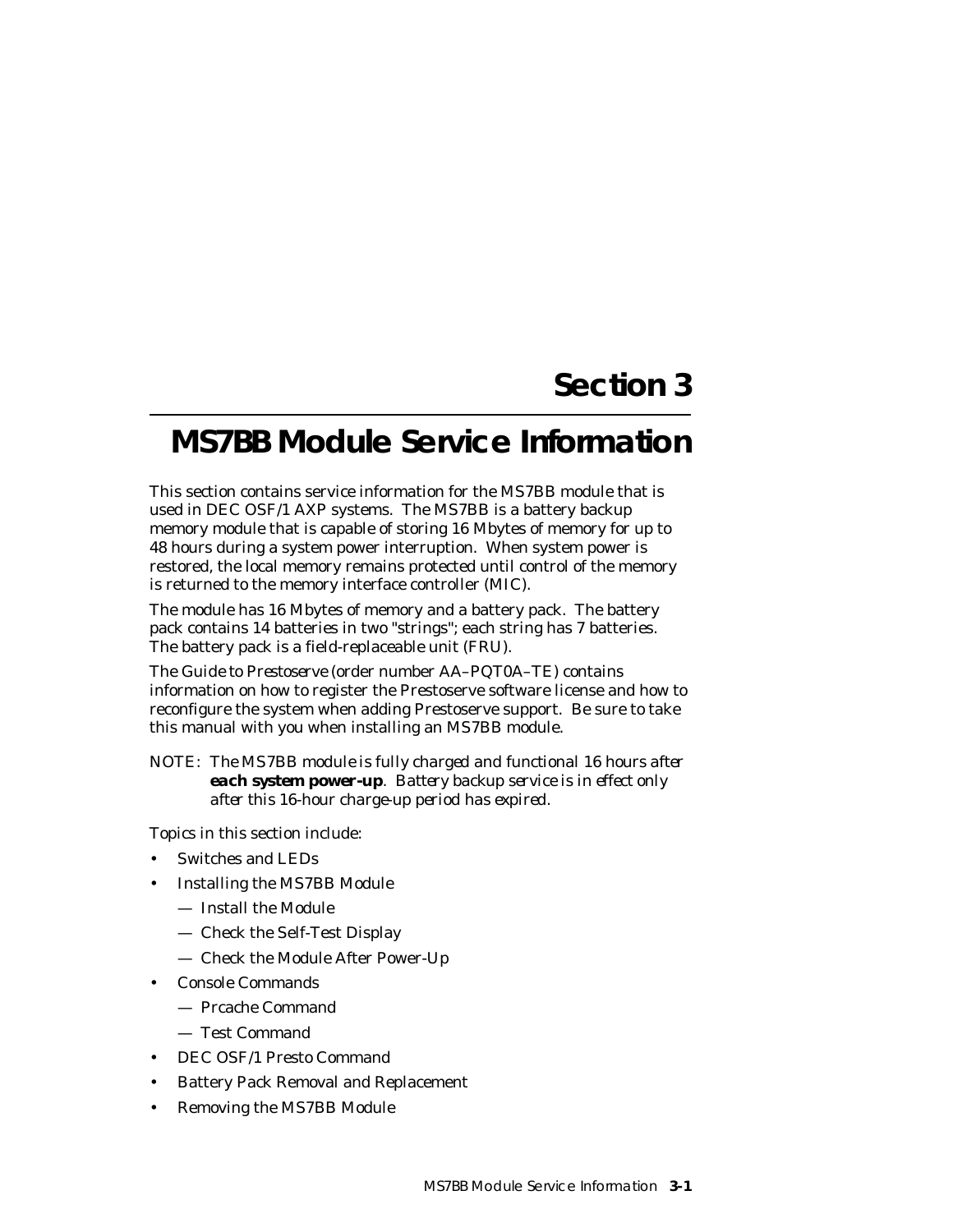# **3.1 Switches and LEDs**

### **The MS7BB module has one switch, two green LEDs, and one clear LED as shown in Figure 3-1.**





BXB-0490-93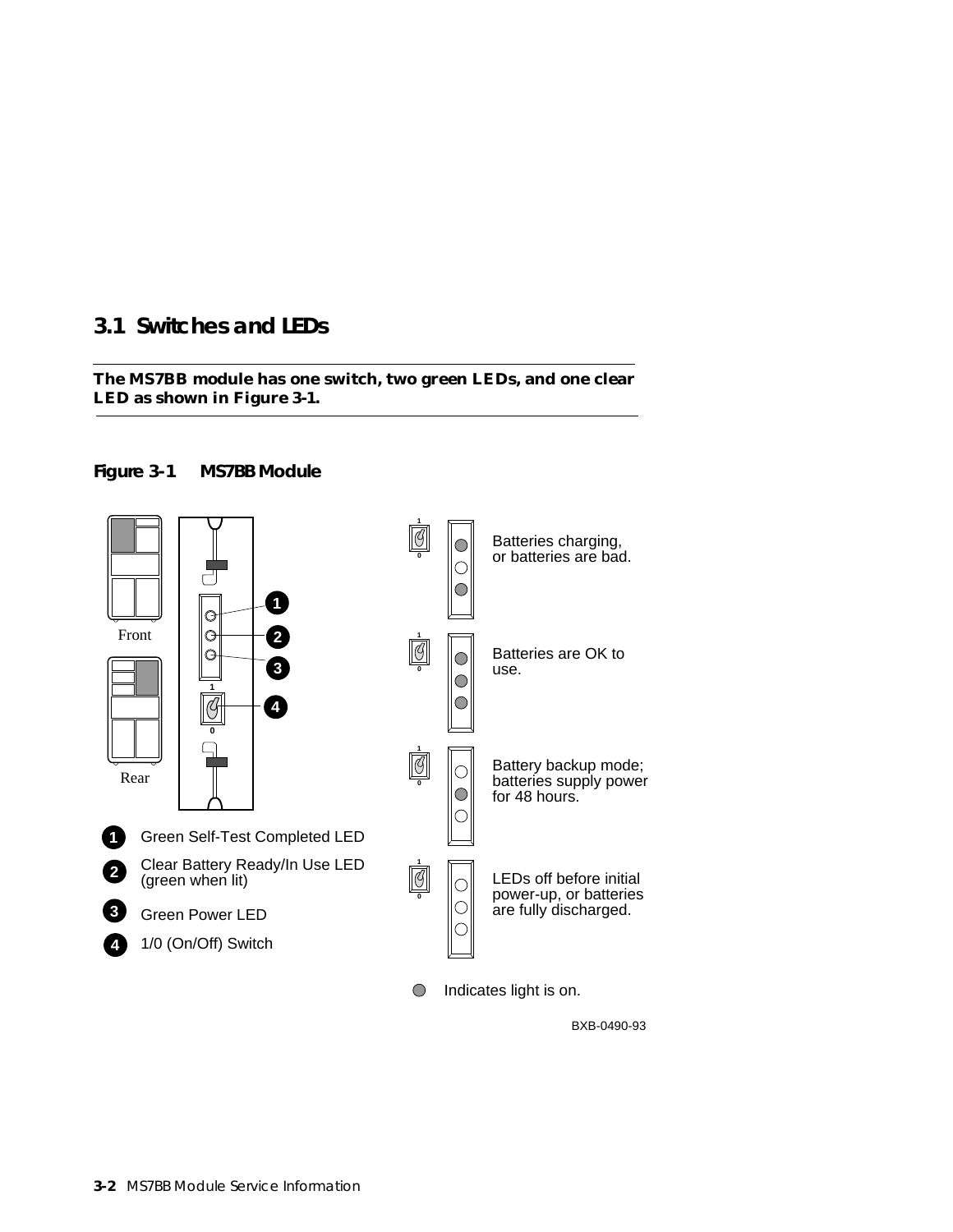The following tables list the functions of the MS7BB switch and LEDs.

*NOTE: The module ships with the switch set to 0. Set the switch to 1 before powering up the system.*

**Table 3-1 MS7BB Switch**

| <b>Position</b> | Meaning                                                                          |
|-----------------|----------------------------------------------------------------------------------|
| 1(On)           | Enables battery backup.                                                          |
| $0$ (Off)       | Disables the batteries from powering the module during<br>shipment or servicing. |

### **Table 3-2 MS7BB LEDs**

| I FD                           | State       | Meaning                                                                                                                                                                                                                                                      |
|--------------------------------|-------------|--------------------------------------------------------------------------------------------------------------------------------------------------------------------------------------------------------------------------------------------------------------|
| Self-Test<br>Completed         | On.<br>Off  | Self-test completed.<br>Self-test did not complete.                                                                                                                                                                                                          |
| <b>Battery</b><br>Ready/In Use | On.<br>Off  | Batteries are OK, or MS7BB is in battery<br>backup mode.<br>Batteries are charging. At power-up, there is<br>a 16-hour charge-up period; this LED goes on<br>at the end of the charge-up period. If the<br>LED remains unlit, then the batteries are<br>bad. |
| Power                          | ( )n<br>Off | System power is present on the module.<br>System power is not present on the module.                                                                                                                                                                         |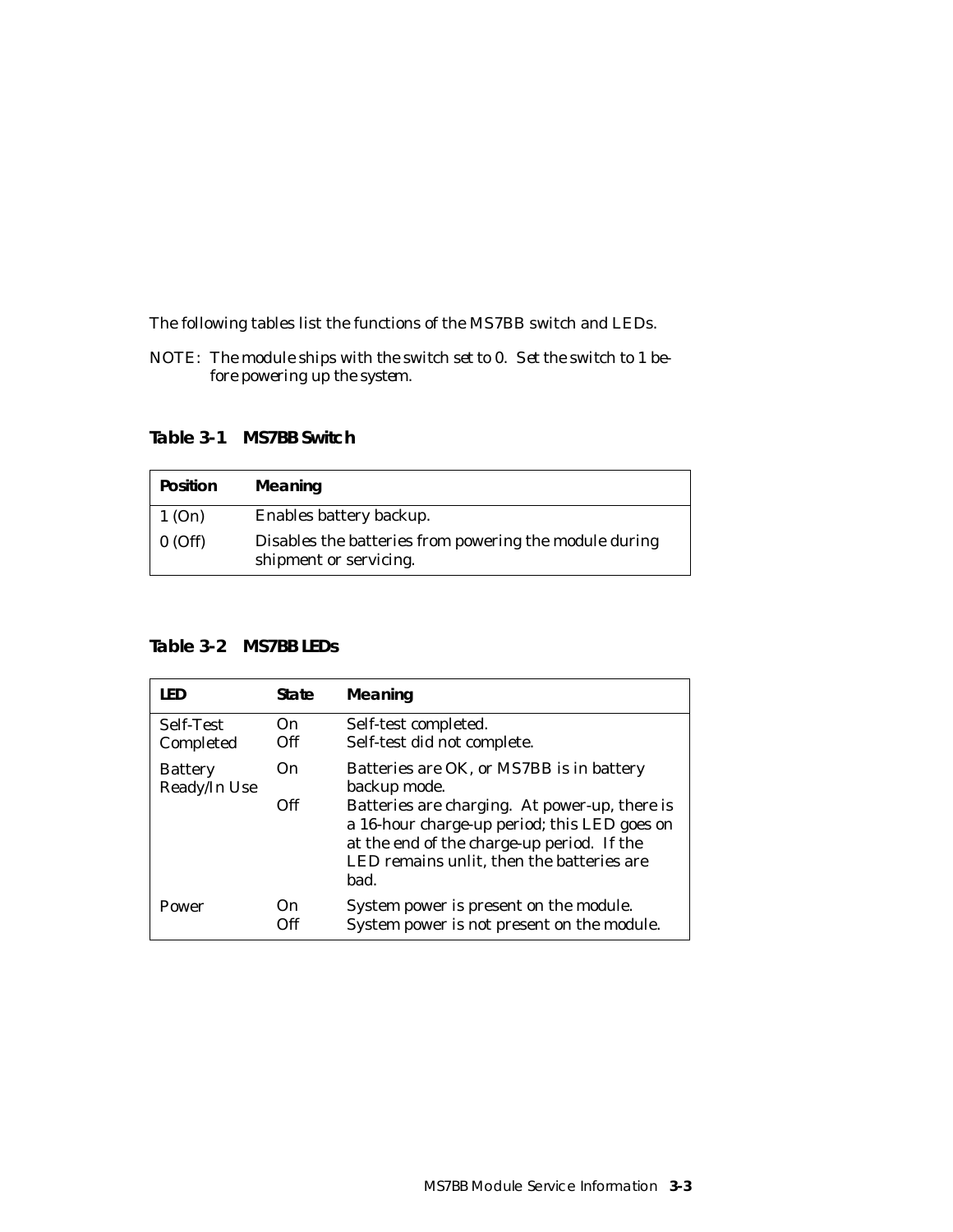# **3.2 Installing the MS7BB Module**

### **3.2.1 Install the Module**



### **Figure 3-2 LSB Card Cage (Top View)**



Use the following procedure to install the MS7BB module in the LSB card cage.

- 1. Perform an orderly shutdown of the system.
- 2. Turn the keyswitch on the front control panel to the Disable position and wait for the control panel yellow Fault LED to stop flashing. When the Fault LED stops flashing, power has been removed from the LSB backplane and you may safely proceed.
- 3. Open the cabinet door by holding the recessed handhold and pulling it toward you.
- 4. Put on the antistatic wrist strap.

*CAUTION: You must wear a wrist wrap when you handle any modules.*

- 5. Release the plate covering the LSB card cage by loosening the two screws at the top of the plate. The plate is hinged and is supported by a cable.
- 6. Remove the filler module from the slot where you will install the MS7BB module.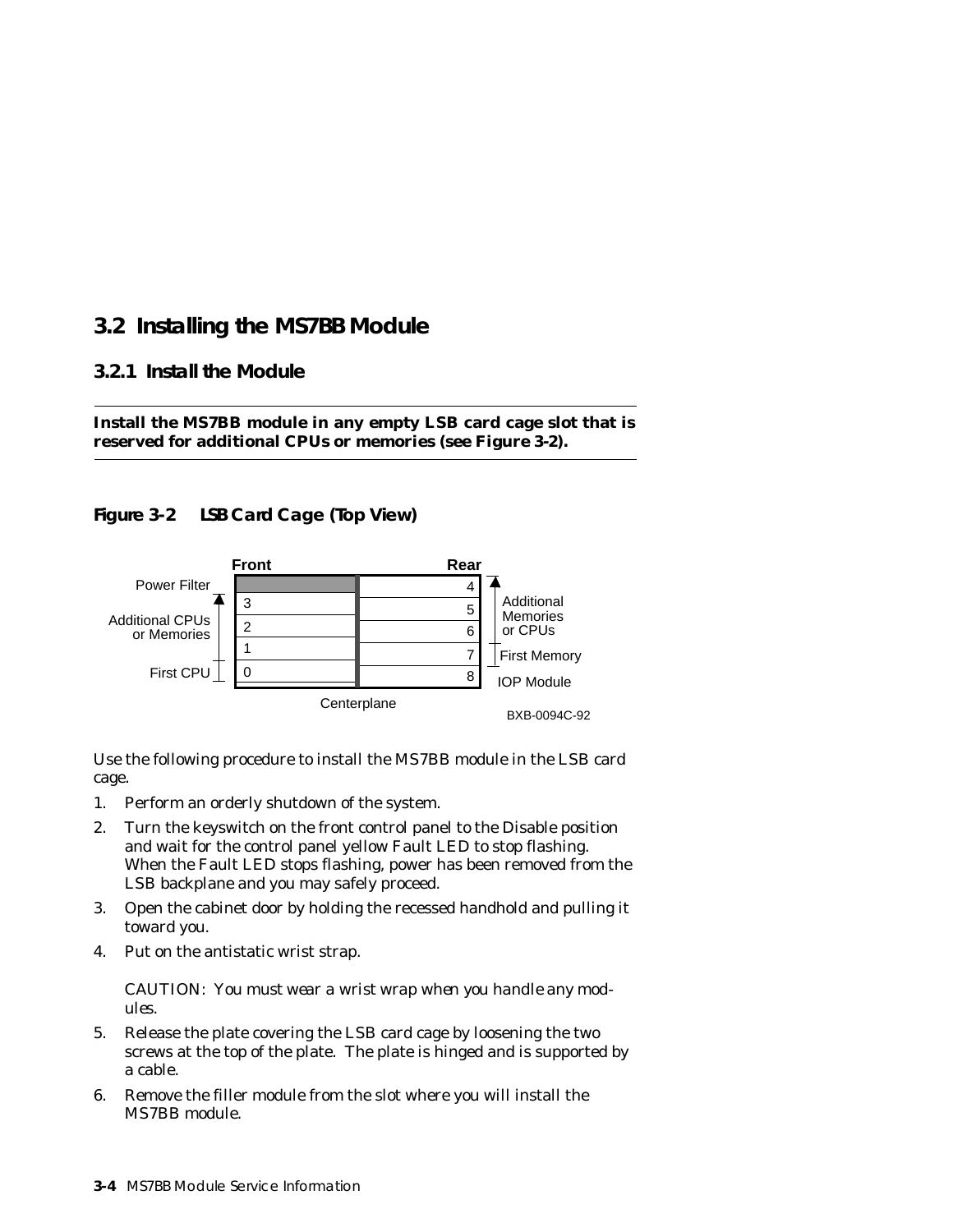- 7. On the MS7BB module, pull out the two black restraining clips to the right and pull the levers out until they are perpendicular to the front edge of the module.
- 8. Hold the module securely with both hands and gently guide it into the card cage. Make sure you align the bottom and top module tracks with the tracks in the card cage slot (see Figure 3-3).

When the module is fully inserted, the front of the module will be flush with the card cage. The module does not click when it is fully inserted.

- 9. Holding the two metal tabs, push both of them toward the edge of the module simultaneously. Check that the ends of the metal tabs are fitting into the guides of the card cage slot.
- 10. Snap the black restraining clips across the levers to secure the module.
- 11. Set the MS7BB switch to 1. See Figure 3-1.

*NOTE: The module is ready to save data in the event of a power outage when the MS7BB switch is set to 1 (On) and the 16-hour charge-up period is over. You will lose the data stored on the module if the switch is set to 0 (Off).*

- 12. Close and secure the card cage cover by tightening the two screws.
- 13. Close the cabinet door.

**Figure 3-3 Inserting a Module in the LSB Card Cage**

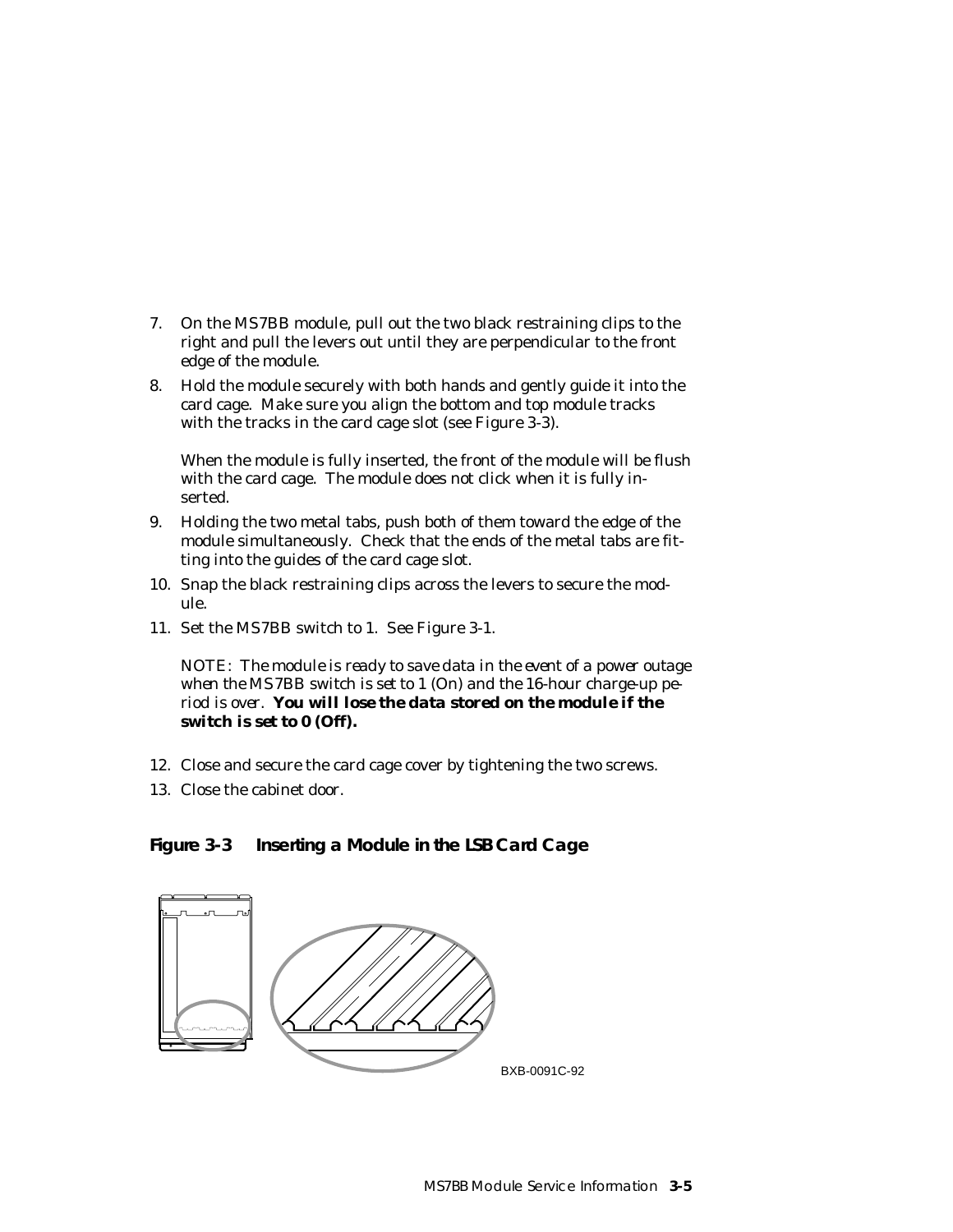### **3.2.2 Check the Self-Test Display**

#### **The next step is to power up the system and check the self-test display. Example 3-1 shows a self-test display with an MS7BB module in LSB slot 5.**

### **Example 3-1 Self-Test Results**

|               |             |   |               | Initializing              |      |   |              |        |                      |        |      |   |                  |              |             |                                                                    |  |  |  |
|---------------|-------------|---|---------------|---------------------------|------|---|--------------|--------|----------------------|--------|------|---|------------------|--------------|-------------|--------------------------------------------------------------------|--|--|--|
| F             | $\mathbf E$ | D | $\mathcal{C}$ | B                         | A    | 9 | 8            | 7      | 6                    | 5      | 4    | 3 | 2                | $\mathbf{1}$ | $\mathbf 0$ | NODE #                                                             |  |  |  |
|               |             |   |               |                           |      |   | Α            | М      | М                    | $M$ 0. |      |   |                  |              | Ρ           | TYP                                                                |  |  |  |
|               |             |   |               |                           |      |   | $\circ$      | $^{+}$ | $+$                  | $^{+}$ |      |   |                  |              | $^{+}$      | ST1                                                                |  |  |  |
|               |             |   |               |                           |      |   | $\bullet$    |        | $\ddot{\phantom{0}}$ |        |      |   |                  |              | В           | <b>BPD</b>                                                         |  |  |  |
|               |             |   |               |                           |      |   | $\circ$      | $^{+}$ | $+$                  | $+$    |      |   |                  |              | $\ddot{}$   | ST <sub>2</sub>                                                    |  |  |  |
|               |             |   |               |                           |      |   |              |        |                      |        |      |   |                  |              | В           | <b>BPD</b>                                                         |  |  |  |
|               |             |   |               |                           |      |   | $^{+}$       | $^{+}$ | $+$                  | $^{+}$ |      |   |                  |              | $^{+}$      | ST <sub>3</sub>                                                    |  |  |  |
|               |             |   |               |                           |      |   |              |        |                      |        |      |   |                  |              | В           | <b>BPD</b>                                                         |  |  |  |
|               |             |   | +             |                           |      | + | $\mathrm{+}$ |        |                      |        |      | + |                  |              |             | CO XMI +                                                           |  |  |  |
|               |             |   |               |                           |      |   |              |        |                      |        |      |   |                  |              |             | C1                                                                 |  |  |  |
|               |             |   |               |                           |      |   |              |        |                      |        |      |   |                  |              |             | C <sub>2</sub>                                                     |  |  |  |
|               |             |   |               |                           |      |   |              |        |                      |        |      |   |                  |              |             | C <sub>3</sub>                                                     |  |  |  |
|               |             |   |               |                           |      |   |              |        | A1 A0. 2.            |        |      |   |                  |              |             | ILV                                                                |  |  |  |
|               |             |   |               |                           |      |   |              |        | 64 64                |        |      |   |                  |              |             | 128MB                                                              |  |  |  |
|               |             |   |               |                           |      |   |              |        |                      |        |      |   |                  |              |             | Firmware Rev = $V2.5-1625$ SROM Rev = $V1.0-0$ SYS SN = GA01234567 |  |  |  |
|               |             |   |               | $\gg$ show config $\odot$ |      |   |              |        |                      |        |      |   |                  |              |             |                                                                    |  |  |  |
|               |             |   | Name          |                           |      |   | Type         |        |                      |        | Rev  |   | Mnemonic         |              |             |                                                                    |  |  |  |
| LSB           |             |   |               |                           |      |   |              |        |                      |        |      |   |                  |              |             |                                                                    |  |  |  |
| $0+$          |             |   |               | KN7AA                     |      |   |              | (8001) |                      |        | 0000 |   | kn7aa0           |              |             |                                                                    |  |  |  |
| $5+$          |             |   | MS7BB         |                           |      |   |              | (4002) |                      |        | 0000 |   | $ms7bb0$ $\odot$ |              |             |                                                                    |  |  |  |
| $6+$          |             |   |               | MS7AA                     |      |   |              | (4000) |                      |        | 0000 |   | ms7aa0           |              |             |                                                                    |  |  |  |
| $7+$          |             |   |               | MS7AA                     |      |   |              | (4000) |                      |        | 0000 |   | ms7aa1           |              |             |                                                                    |  |  |  |
| $8+$          |             |   | IOP           |                           |      |   |              | (2000) |                      |        | 0006 |   | iop0             |              |             |                                                                    |  |  |  |
|               | CO XMI      |   |               |                           |      |   |              |        |                      |        |      |   | xmi0             |              |             |                                                                    |  |  |  |
| $1+$          |             |   |               | <b>DEMNA</b>              |      |   |              | (0C03) |                      |        | 0803 |   | $d$ emna $0$     |              |             |                                                                    |  |  |  |
| $3+$          |             |   |               | KZMSA                     |      |   |              | (0C36) |                      |        | 5144 |   | kzmsa0           |              |             |                                                                    |  |  |  |
| $8+$          |             |   |               | DWLMA                     |      |   | (102A)       |        |                      |        | 0003 |   |                  | dwlma0       |             |                                                                    |  |  |  |
| $9+$          |             |   |               | CIXCD                     |      |   |              | (0C2F) |                      |        | 0111 |   | cixcd0           |              |             |                                                                    |  |  |  |
| KDM70<br>$C+$ |             |   |               | (0C22)                    | 2901 |   |              | kdm700 |                      |        |      |   |                  |              |             |                                                                    |  |  |  |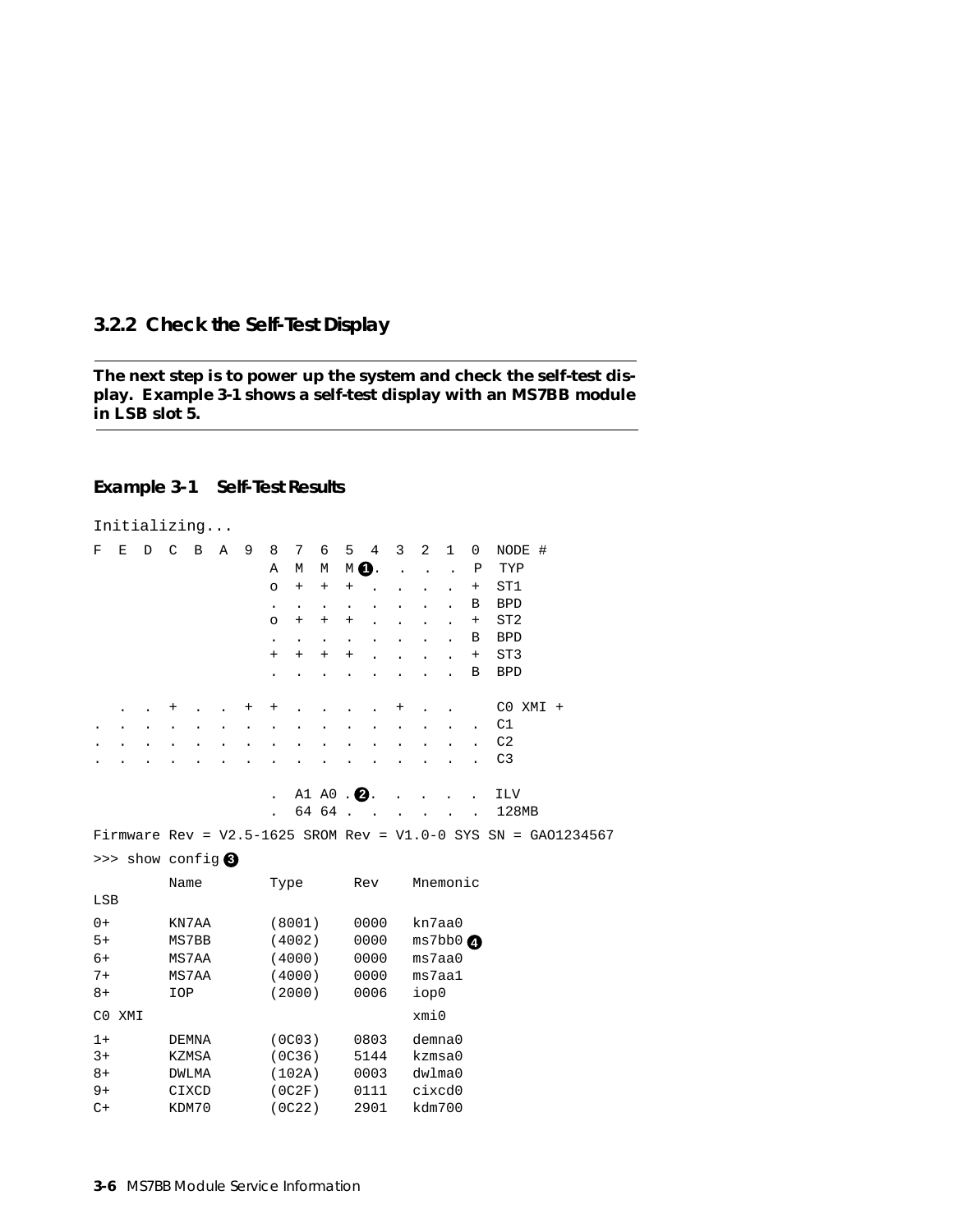- 14. Power up the system and check the self-test display.
- *NOTE: Do not boot the DEC OSF/1 operating system until you have completed step 15. You must be in console mode when you enter the prcache -f command.*
- 15. **After the 10-minute initial charge period,** enter the console com mand **prcache -f** to check the battery status. Battery status should be reported as: OK-charging. See Section 3.3.1 for information on the prcache -f command.
- 16. Enter the console command **prcache -b** to set the battery replace ment date. The system response is:

*Next battery replacement date (mmm-yyyy) ?*

 Type the present month (mmm), and add two years to the present year (yyyy).

 For example, if you install an MS7BB module in November 1993, you would enter the following battery replacement date: nov-1995.

- 17. Boot the DEC OSF/1 operating system and install the software license. See the *Guide to Prestoserve* (order number AA–PQT0A–TE).
- *NOTE: If you wish to test the MS7BB module under the DEC OSF/1 operating system before the 16-hour charge-up period has expired, see Appendix A.*

In Example 3-1:

**1** The plus sign **(+)** on the ST1 line indicates that the MS7BB module in LSB slot 5 completed self-test.

*NOTE: A minus sign (−) on the ST1 line for the MS7BB module indicates that the module failed, or that the MS7BB switch is set to 0. Set the switch to 1 and reboot the system.*

- **2** The MS7BB module is not configured as system memory. A dot (.) appears on the ILV line and the MB line.
- **3** The user enters the command **show config** to see the system hardware configuration.
- **4** The module mnemonic is ms7bb0.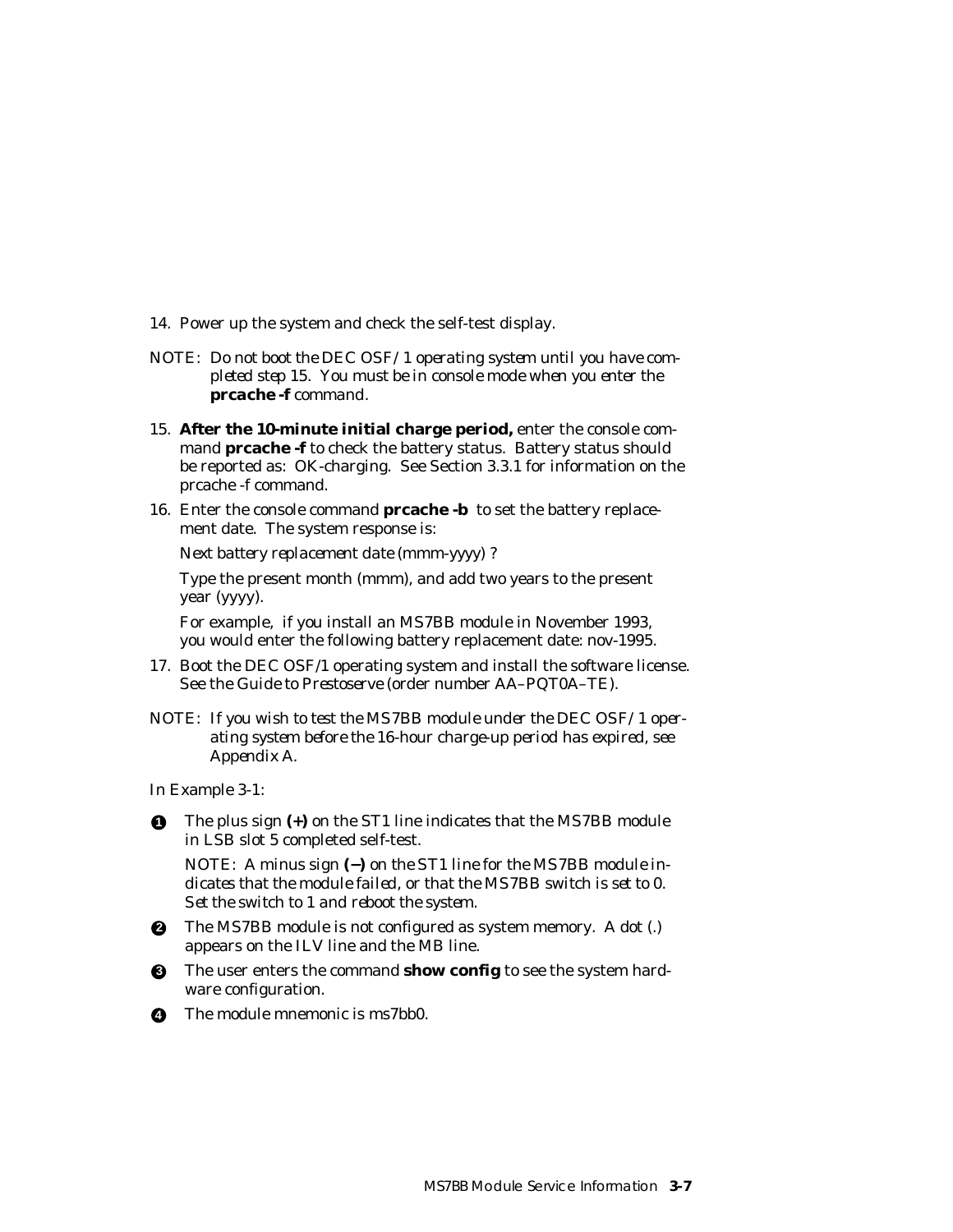### **3.2.3 Check the Module After Power-Up**

**Figure 3-4 shows how to diagnose problems with the MS7BB module following power-up. Figure 3-5 shows how to check the battery status during and after the 16-hour charge-up period. Contact the installation site by telephone and have the customer enter the presto -p command to confirm that the batteries are charging (2 hours after power-up) and that the batteries are fully charged (16 hours after power-up).**



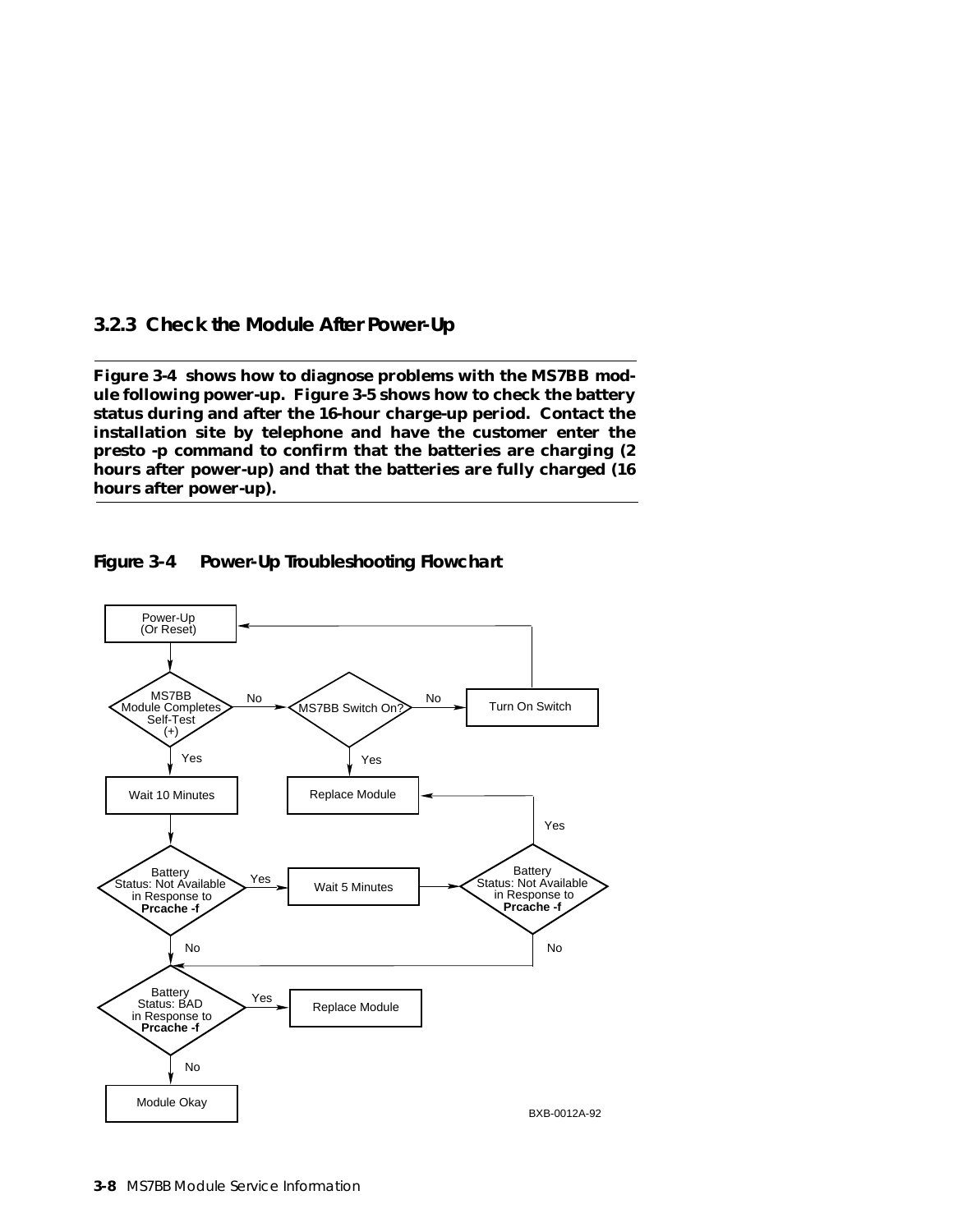Figure 3-4 shows the steps to take if a minus sign (−) is recorded on the self-test display ST1 line for the MS7BB module during initial power-up. See Section 3.3.1 for more information on the **prcache** command.

Figure 3-5 shows how to troubleshoot the MS7BB module during and after the 16-hour charge-up period.

*CAUTION: The MS7BB batteries may fail during the 16-hour charge-up period even though initial power-up data reports that the batteries are okay and charging. It is recommended that you enter the presto -p command after the 16-hour charge-up period to ensure that the batteries are fully charged. See Section 3.4 for more information on the presto -p command.*



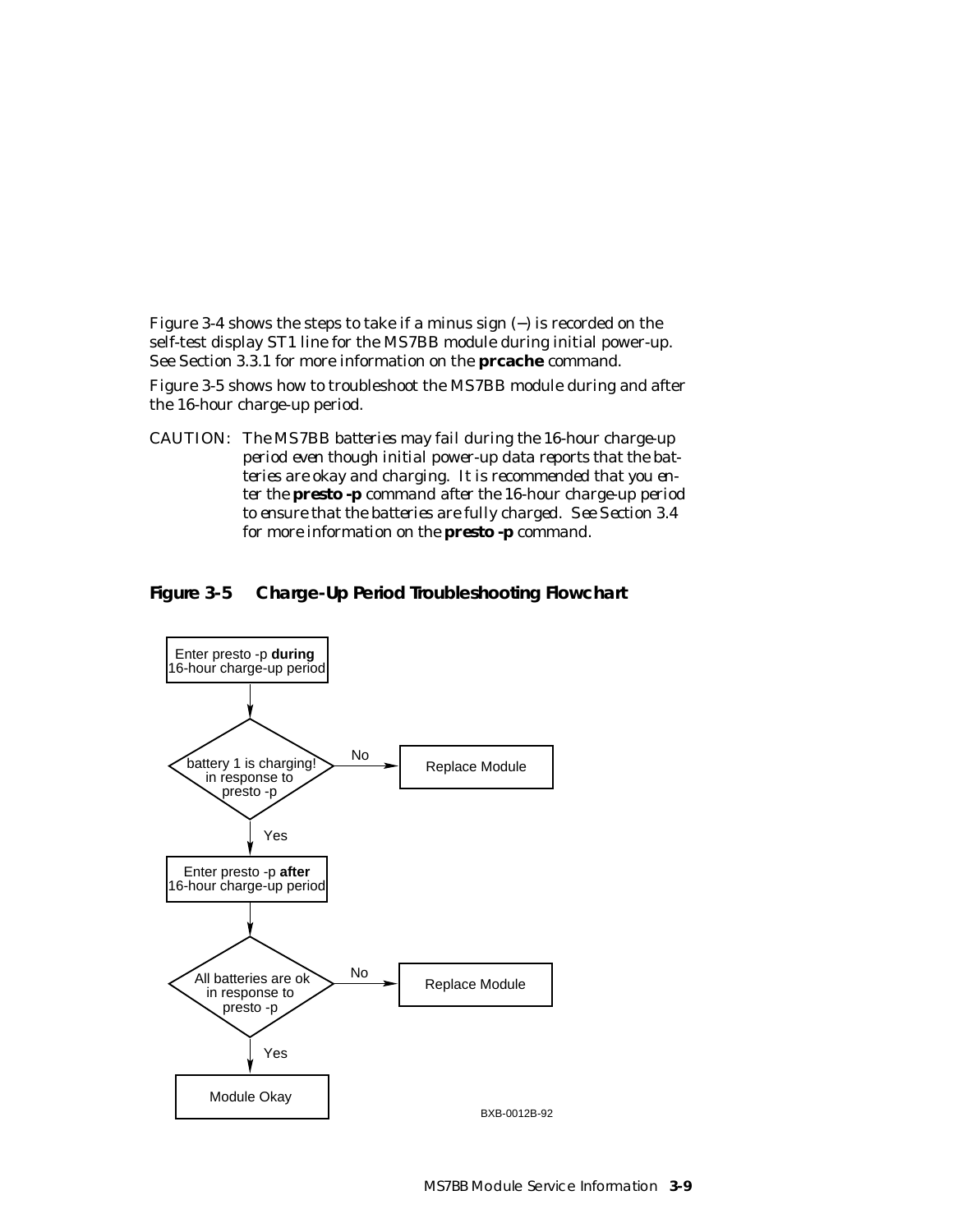## **3.3 Console Commands**

### **3.3.1 Prcache Command**

**When in console mode, enter the command prcache -f to check configuration information and battery status. Prcache -z allows you to clear valid data; zeros are written to memory. To set the battery replacement date, enter the command prcache -b. Example 3-2 shows sample outputs of the prcache command.**

### **Example 3-2 Prcache Command Sample Output**

```
1.
>>> prcache -f # User enters command
NVRAM Test Status: failed # immediately after power-up.
Size: 16MB
Base Address: 04000000
System ID: CHICO1
State: not in use
Battery Status: not available
Battery Disconnect Status: battery disabled 1
Battery Replacement Date:
>>>
2.
>>> prcache -f \qquad # User enters command during
NVRAM Test Status: passed # 10-minute initial charge
Size: 16MB \qquad \qquad \qquad \text{# period.}Base Address: 04000000
System ID: CHICO1
State: not in use
Battery Status: not available 2
Battery Disconnect Status: battery enabled
Battery Replacement Date:
```
**3-10** MS7BB Module Service Information

>>>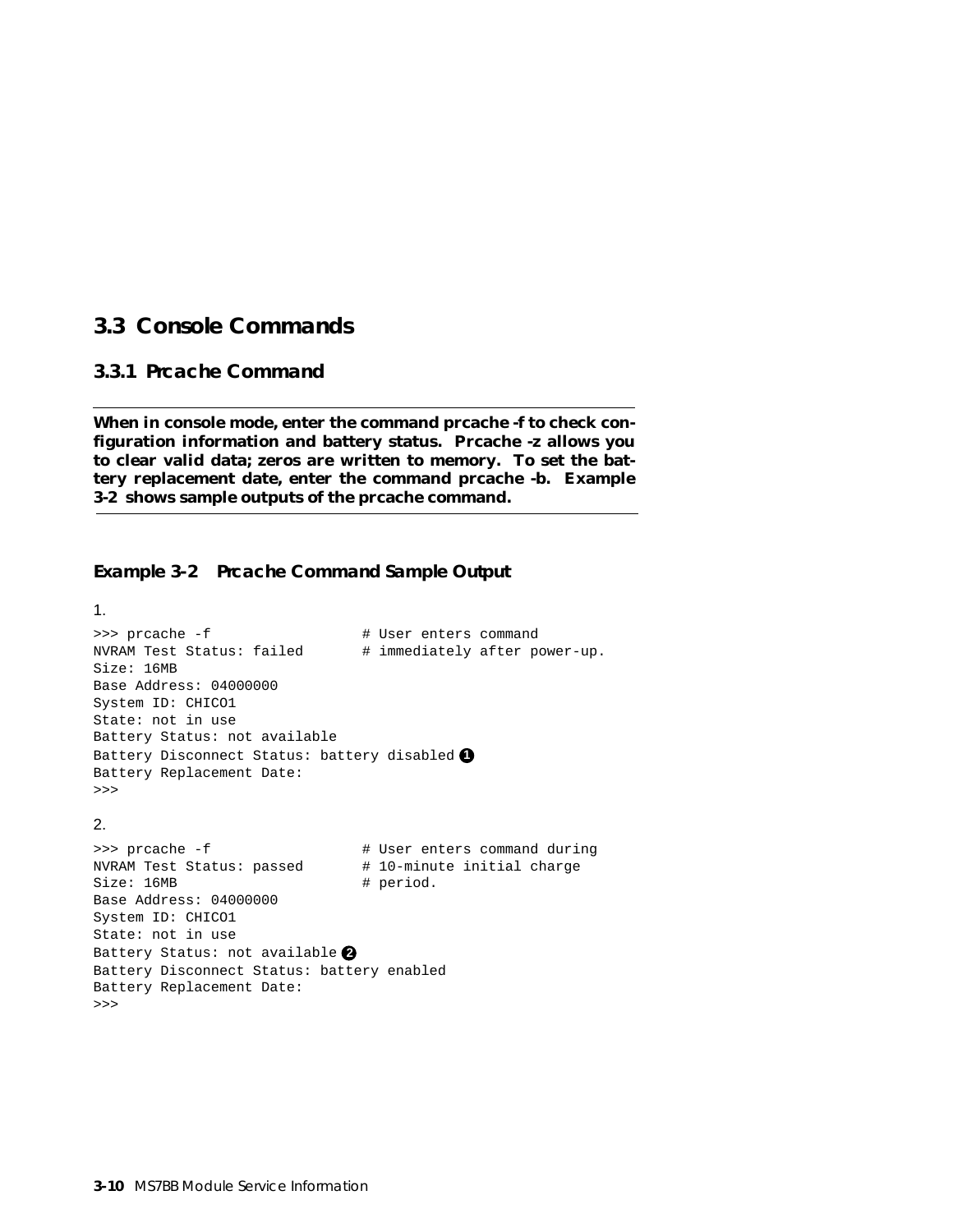**Example 3-2 Prcache Command Sample Output (Continued)**

```
3.
>>> prcache -f \qquad # User enters command after
NVRAM Test Status: passed # 10-minute initial charge
Size: 16MB # period.
Base Address: 04000000
System ID: CHICO1
State: not in use
Battery Status: OK–charging 3
Battery Disconnect Status: battery enabled
Battery Replacement Date:
>>>
```
In Example 3-2, the first sample output shows that the battery disconnect status is "battery disabled"  $\left(\bigcirc\right)$ . This indicates that the MS7BB switch is set to 0. Self-test results may also indicate this state (see Section 3.2.3). Set the switch to 1 and reboot the system.

In the second sample output, the user enters the **prcache -f** command during the 10-minute initial charge period. The battery status is reported as "not available" (**@**) because the module is still charging.

After the 10-minute initial charge period (and before booting the operating system), the user enters the **prcache -f** command. The third sample output reports that the battery status is "OK-charging" (<sup>3</sup>).

*CAUTION: The MS7BB batteries may fail during the 16-hour charge-up period even though initial power-up data reports that the batteries are okay and charging. It is recommended that you enter the DEC OSF/1 presto -p command during and after the 16-hour charge-up period to ensure that the batteries are fully charged. See Section 3.4 for more information on the presto -p command.*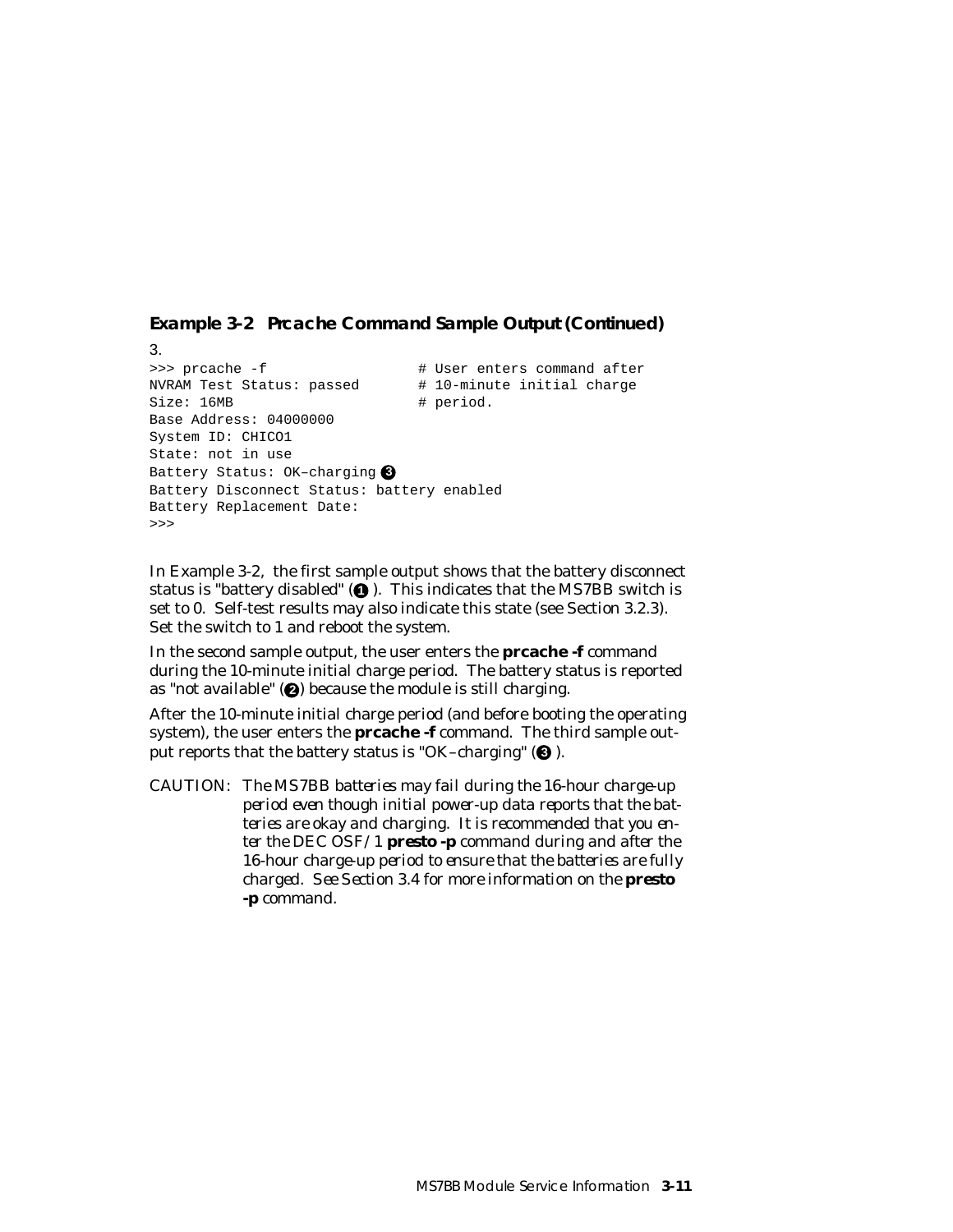### **Example 3-2 Prcache Command Sample Output (Continued)**

#### 4.

>>> prcache -f NVRAM Test Status: passed Size: 16MB Base Address: 04000000 System ID: CHICO1 State: dirty **5** Battery Status: OK–charging Battery Disconnect Status: battery enabled Battery Replacement Date: >>> prcache -z **6** NVRAM is Dirty. Do you wish to initialize [Y/(N)]? y >>> >>> prcache -f NVRAM Test Status: passed Size: 16MB Base Address: 04000000 System ID: CHICO1 State: not in use Battery Status: OK-charging Battery Disconnect Status: battery enabled Battery Replacement Date: 5. >>> prcache -b  $\#$  Enter this command to set the # first battery replacement date. Next battery replacement date (mmm-yyyy)? oct-1995 >>> prcache -f

NVRAM Test Status: passed Size: 16MB Base Address: 04000000 System ID: CHICO1 State: not in use Battery Status: OK–fully charged Battery Disconnect Status: battery enabled Battery Replacement Date: oct-1995 **8** >>>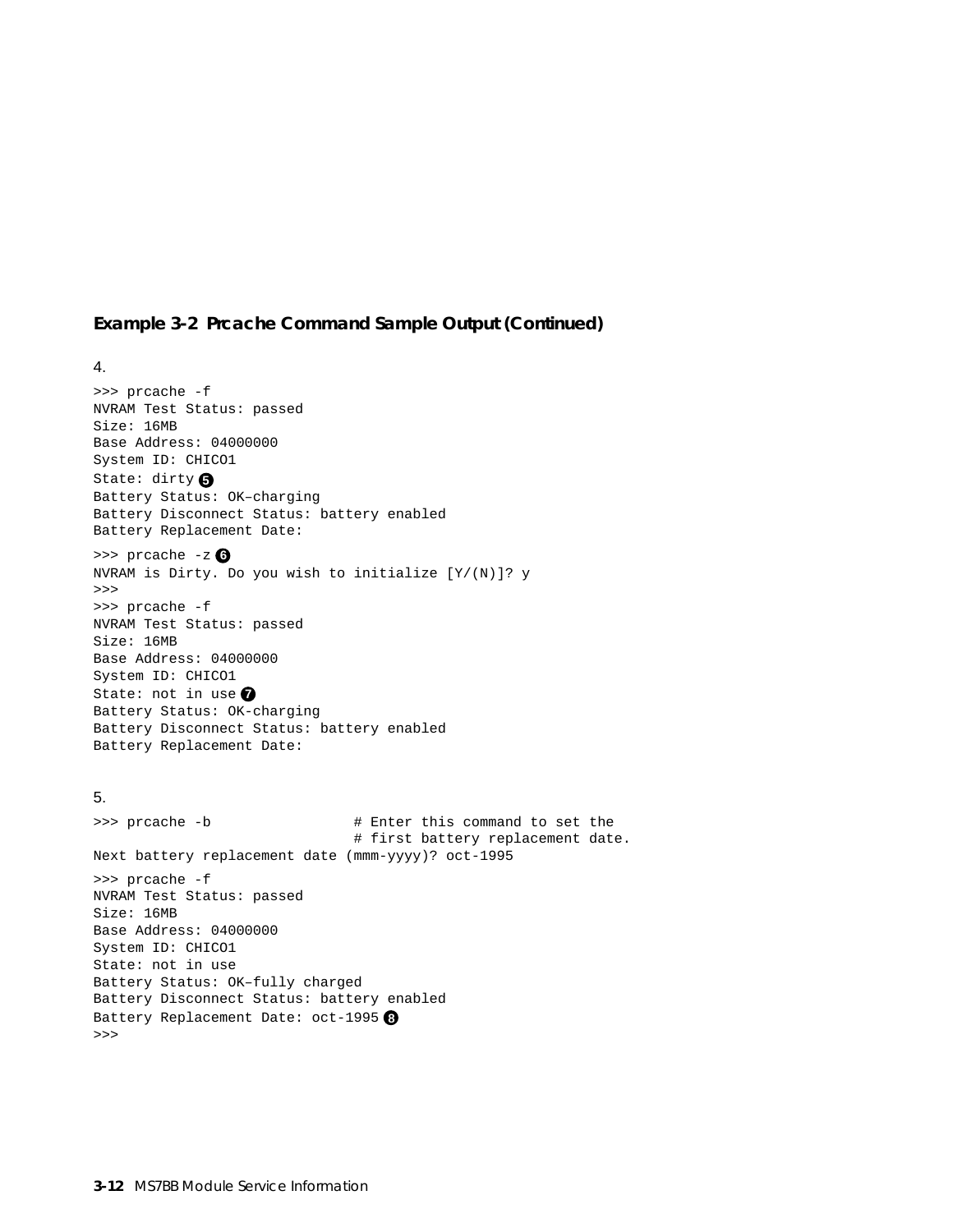In the fourth sample output of the **prcache -f** command, the state of the module is reported as "dirty" ( $\bigcirc$ ), which means that there is stored data on the module. To clear the data from the module, you enter the **prcache -z** command ( $\bigcirc$ ). Then type "y" in response to the system query. Now reenter the **prcache -f** command. The state of the module is reported as "not in use" ( **7** ) indicating that the data has been cleared.

The user enters **prcache -b** to record the first battery replacement date in the fifth sample output. The battery replacement date is then displayed on the last line of output when the user enters **prcache -f** ( **8** ).

*NOTE: The battery pack must be replaced every two years. Be sure to enter the new battery replacement date after installing the battery pack.*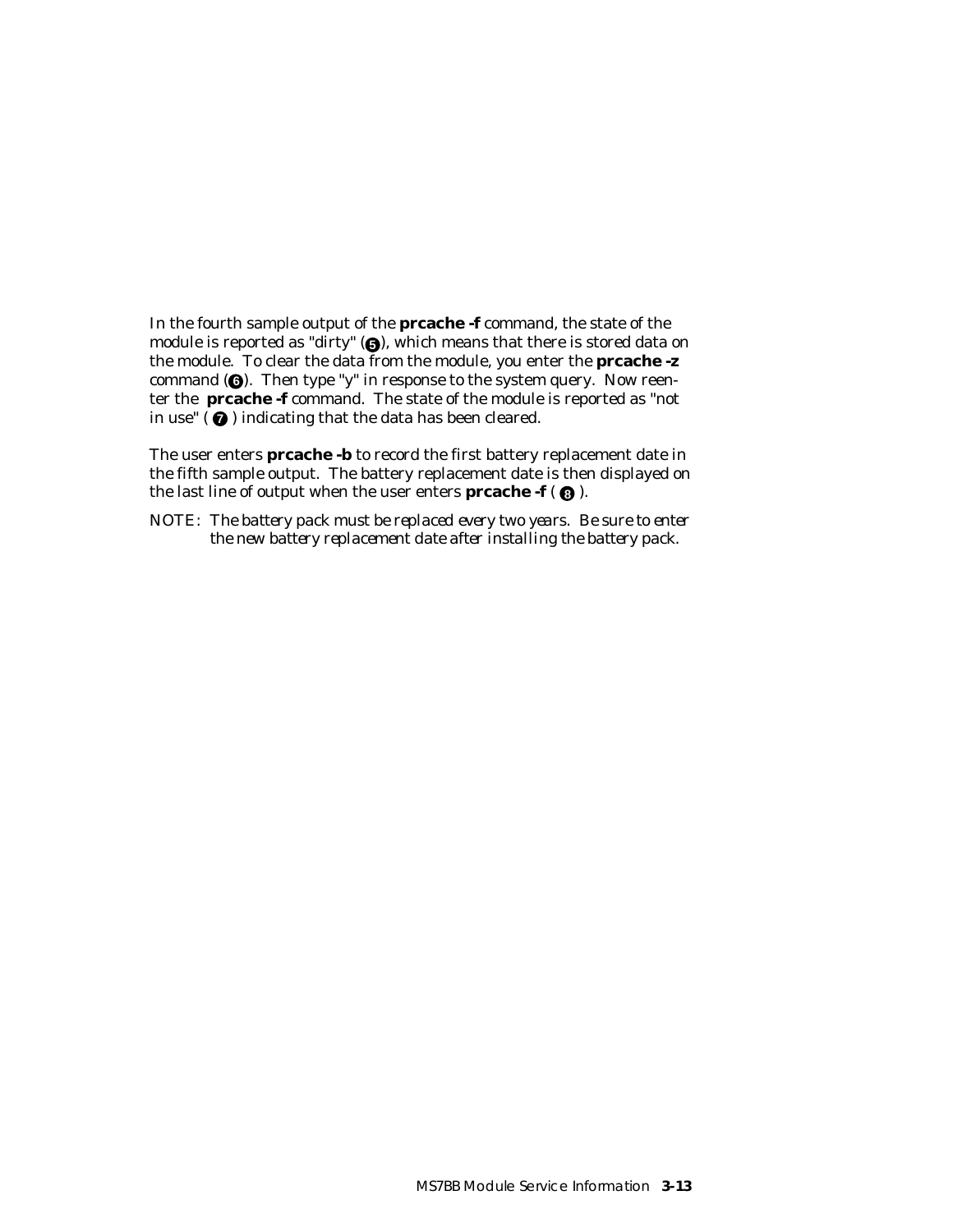#### **3.3.2 Test Command**

**In console mode, enter the test command to run the memory exerciser on the MS7BB module. Example 3-3 shows sample outputs. After entering the test command, the user receives a console message if the MS7BB module is storing valid data.**

#### **Example 3-3 Test Command Sample Output**

1. >>> test ms7bb0 # After the user enters the test command, # a message indicates that the MS7BB module # contains valid data. Memory subsystem test selected for runtime of 120 seconds Type Ctrl/C to abort... The MS7BB in your system is dirty; i.e. it contains valid user data. Are you sure you wish to test this module?  $[Y/(N)]$  y Starting memory exerciser, running on kn7aa0 (id #b6) Still testing... Still testing... Still testing... Still testing... Stopping memory exerciser, running on kn7aa0 (id #b6) Done testing... >>>

#### 2.

>>> test ms7bb0 # The user enters the command; no valid # data is found on the MS7BB module, so # testing begins immediately. The memory # exerciser runs for two minutes. Memory subsystem test selected for runtime of 120 seconds Type Ctrl/C to abort... Starting memory exerciser, running on kn7aa0 (id #b0) Still testing... Still testing... Still testing... Still testing... Stopping memory exerciser, running on kn7aa0 (id #b0) Done testing... >>>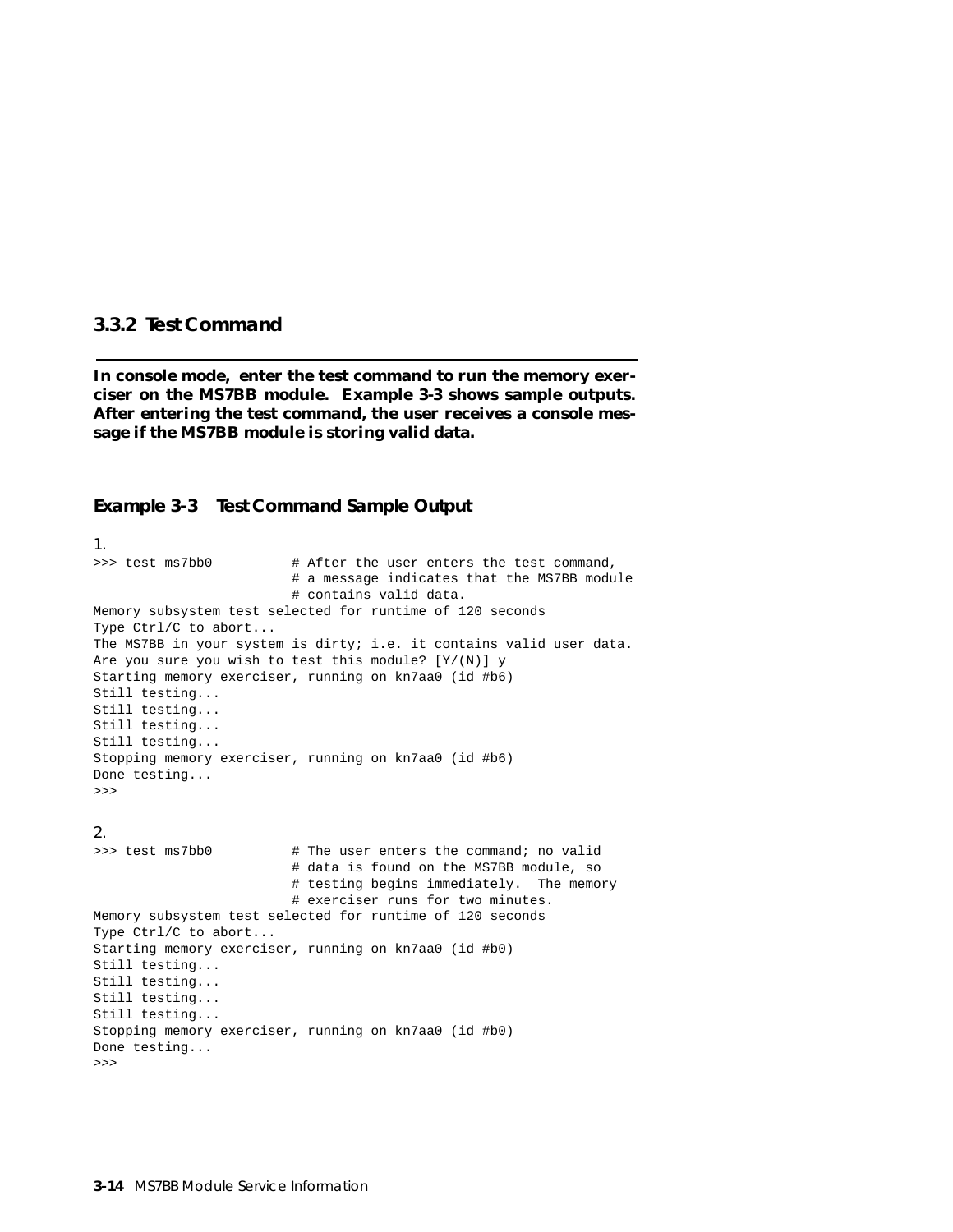*NOTE: You must type either "Y" or "y" in response to "Are you sure you wish to test this module?" Otherwise, testing will be aborted as shown in the following sample output.*

>>> test ms7bb0 Memory subsystem test selected for runtime of 120 seconds Type Ctrl/C to abort... The MS7BB in your system is dirty; i.e. it contains valid user data. Are you sure you wish to test this module? [Y/(N)] Aborting further testing... Done testing... >>>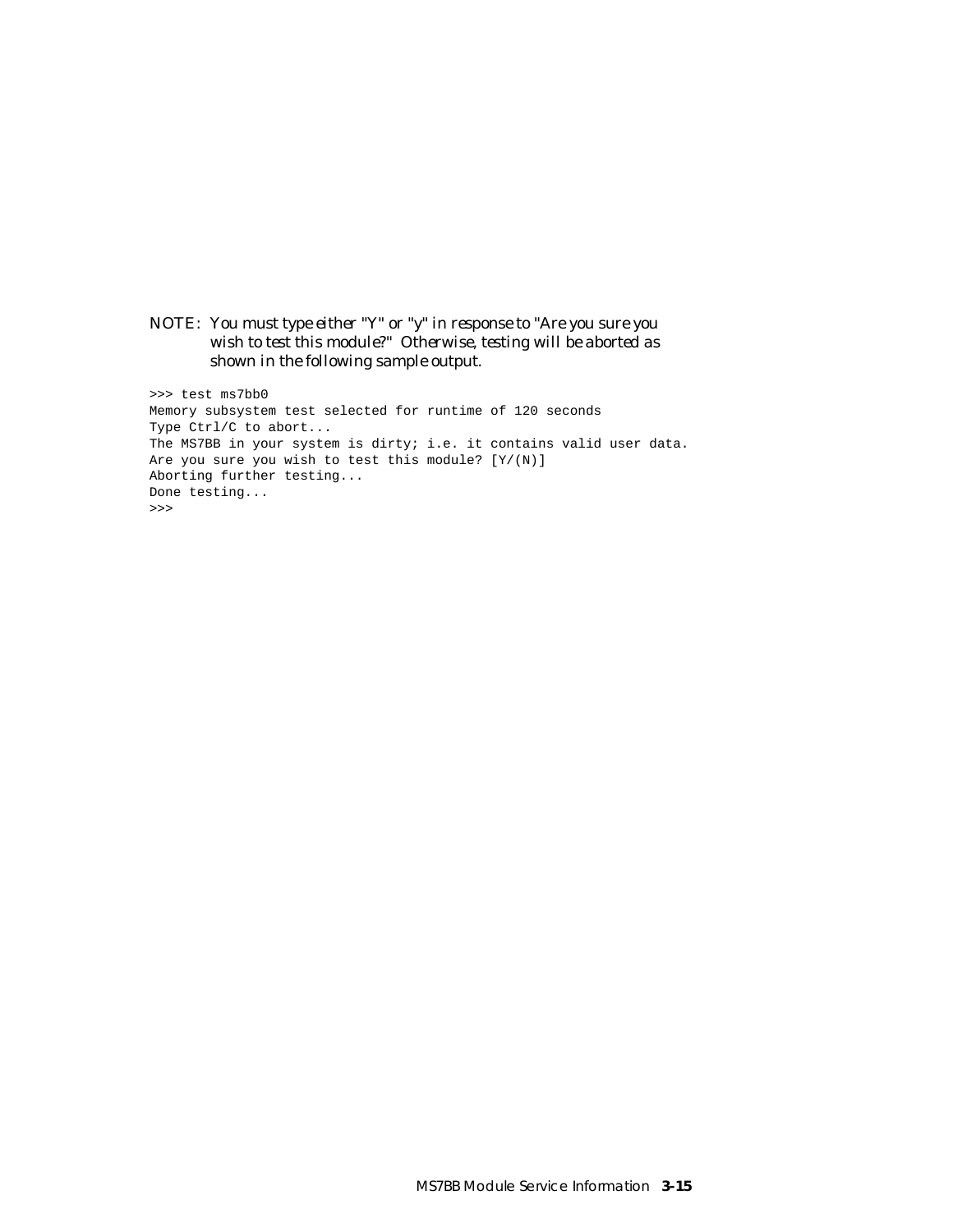## **3.4 DEC OSF/1 Presto Command**

**When the DEC OSF/1 operating system is running, you can issue the command presto -p to check the battery status. Example 3-4 shows sample output of the presto -p command.**

# **Example 3-4 Presto -P Command Sample Output**

#### 1.

| # presto -p                                          |          |      | # User enters command during 10-minute initial |                                                    |          |          |
|------------------------------------------------------|----------|------|------------------------------------------------|----------------------------------------------------|----------|----------|
|                                                      |          |      | # charge period.                               |                                                    |          |          |
| dirty = $0$ , clean = $0$ , inval = 2022, active = 0 |          |      |                                                |                                                    |          |          |
| hit rate clean hits dirty hits allocations<br>count  |          |      |                                                |                                                    |          | passes   |
| write:                                               | 0        | 100% | 0                                              | 0                                                  | 0        | 0        |
| read:                                                | $\Omega$ | 100% | $\Omega$                                       | $\Omega$                                           | $\Omega$ | $\Omega$ |
| total:                                               | 0        | 100% | 0                                              | <sup>n</sup>                                       | 0        | 0        |
| $state = ERROR, size = 0xfffc00 bytes$               |          |      |                                                |                                                    |          |          |
| statistics interval: 00:00:00 (0 seconds)            |          |      |                                                |                                                    |          |          |
| write cache efficiency: 0%                           |          |      |                                                |                                                    |          |          |
| battery 1 is in self-test!                           |          |      |                                                |                                                    |          |          |
| #                                                    |          |      |                                                |                                                    |          |          |
|                                                      |          |      |                                                |                                                    |          |          |
| 2.                                                   |          |      |                                                |                                                    |          |          |
| # presto -p                                          |          |      |                                                | # User enters command after 10-minute initial      |          |          |
|                                                      |          |      |                                                | # charge and before 16-hour charge period expires. |          |          |
| dirty = 0, clean = 0, inval = 2022, active = 0       |          |      |                                                |                                                    |          |          |
|                                                      | count    |      |                                                | hit rate clean hits dirty hits allocations         |          | passes   |
| write:                                               | 0        | 100% | 0                                              | 0                                                  | 0        | 0        |
| read:                                                | $\Omega$ | 100% | $\Omega$                                       | $\Omega$                                           | $\Omega$ | $\Omega$ |
| total:                                               | $\Omega$ | 100% | $\Omega$                                       | $\Omega$                                           | $\Omega$ | $\Omega$ |
| state = ERROR, size = $0$ xfffc00 bytes              |          |      |                                                |                                                    |          |          |
| statistics interval: 00:00:00 (0 seconds)            |          |      |                                                |                                                    |          |          |
| write cache efficiency: 0%                           |          |      |                                                |                                                    |          |          |
| battery 1 is charging!                               |          |      |                                                |                                                    |          |          |
|                                                      |          |      |                                                |                                                    |          |          |
| $\#$                                                 |          |      |                                                |                                                    |          |          |
| 3.                                                   |          |      |                                                |                                                    |          |          |
|                                                      |          |      |                                                |                                                    |          |          |
| # presto -p                                          |          |      |                                                | # User enters command after 16-hour charge period. |          |          |
| dirty = $0$ , clean = $0$ , inval = 2022, active = 0 |          |      |                                                |                                                    |          |          |
|                                                      | count    |      |                                                | hit rate clean hits dirty hits allocations         |          | passes   |
| write:                                               | $\Omega$ | 100% | 0                                              | 0                                                  | $\Omega$ | 0        |
| read:                                                | 0        | 100% | 0                                              | $\Omega$                                           | $\Omega$ | 0        |
| total:                                               | $\Omega$ | 100% | $\Omega$                                       | $\Omega$                                           | $\Omega$ | $\Omega$ |
| state = UP, size = 0xfffc00 bytes                    |          |      |                                                |                                                    |          |          |
| statistics interval: 00:00:03 (3 seconds)            |          |      |                                                |                                                    |          |          |
| write cache efficiency: 0%                           |          |      |                                                |                                                    |          |          |
| All batteries are ok $\bullet$                       |          |      |                                                |                                                    |          |          |
| #                                                    |          |      |                                                |                                                    |          |          |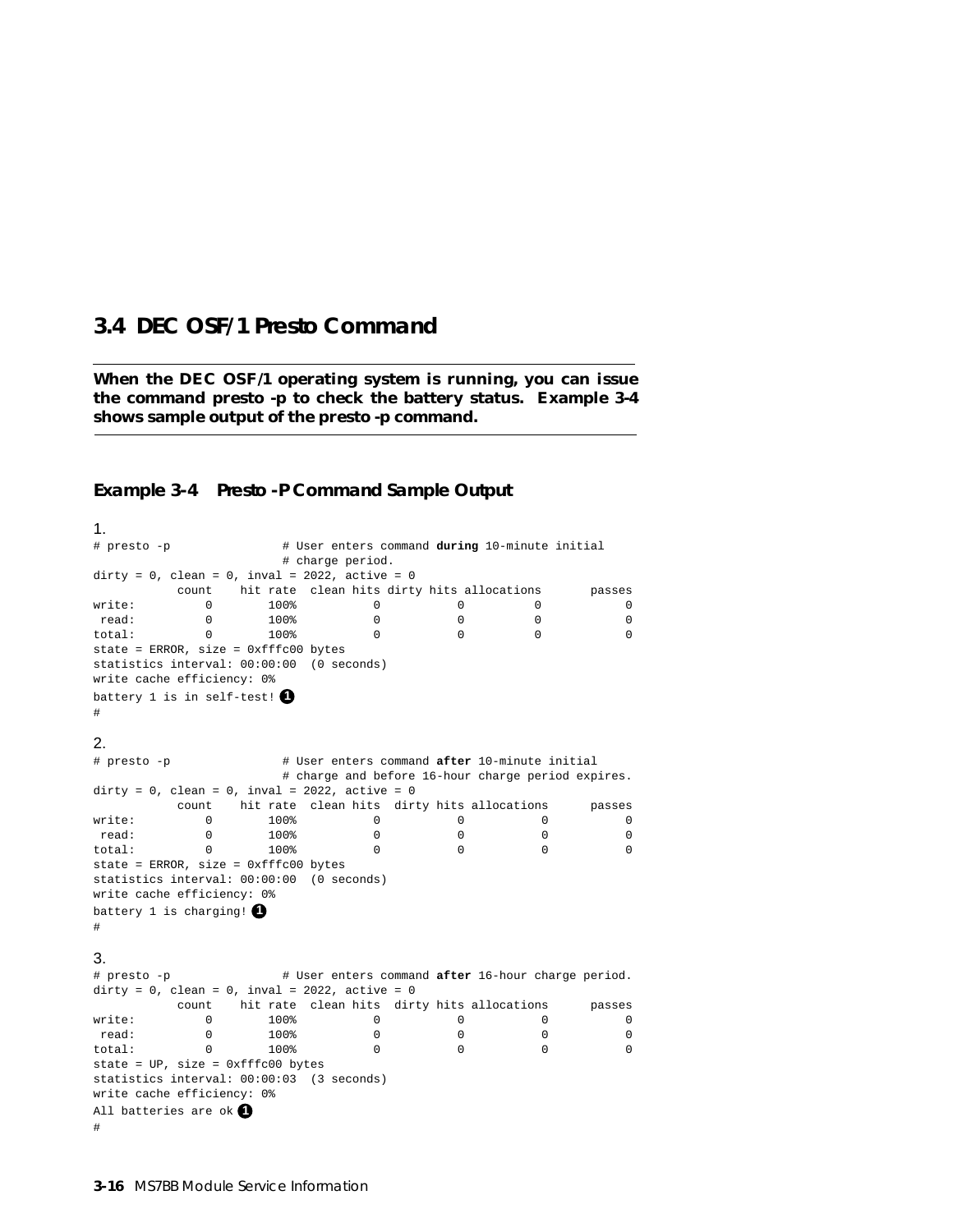When you issue the DEC OSF/1 command **presto -p**, the battery status is reported on the last line of the output (see  $\bullet$  in Example 3-4).

The first sample output shows that the operating system has been booted during the MS7BB 10-minute initial charge period indicated by the message: battery 1 is in self-test!

The 10-minute initial charge period has completed in the second sample output, however the battery backup service is not in effect because the 16 hour charge-up period has not passed.

In the third sample output, the batteries are fully charged and battery backup service is in effect.

*NOTE: The state of the module is reported as "ERROR" during each 16 hour charge-up period. This is normal. Following a 16-hour charge-up period, the state is reported as "UP."*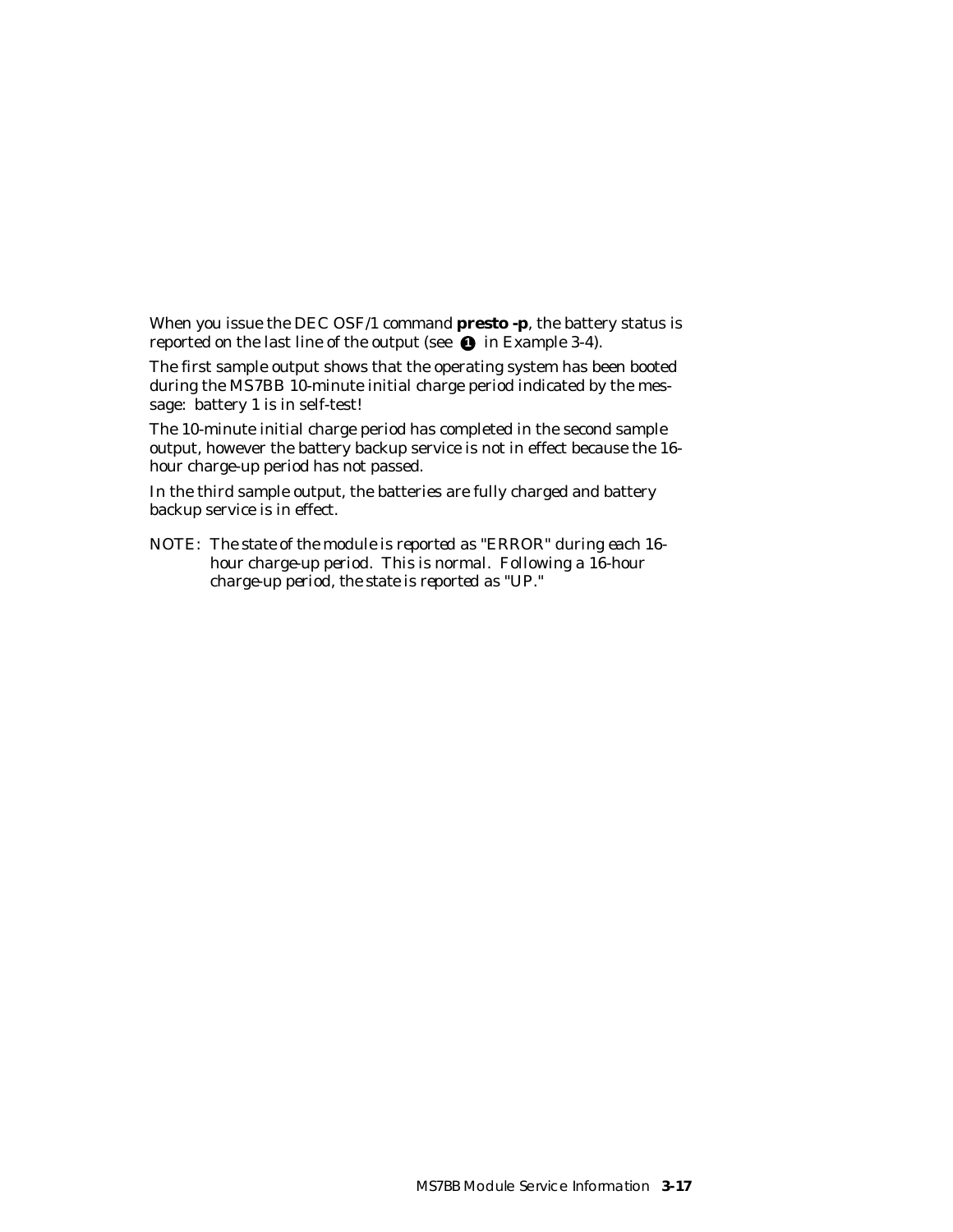# **3.5 Battery Pack Removal and Replacement**

**As a maintenance procedure, the MS7BB battery pack must be replaced every two years. First, remove the module from the card cage (see Section 3.6). Then use the following procedures to remove and replace the battery pack.** 





*CAUTION: You must wear a wrist strap when you handle any modules.*

- 1. Locate the MS7BB switch. Set the switch to 0.
- 2. Remove the cover that shields the battery side of the module by removing the eight small Phillips screws. (You can see the battery pack through the open side of the module.)
- 3. Disconnect the battery cable connector by pushing in the connector tabs and pulling up the connector until it is released from the receptacle.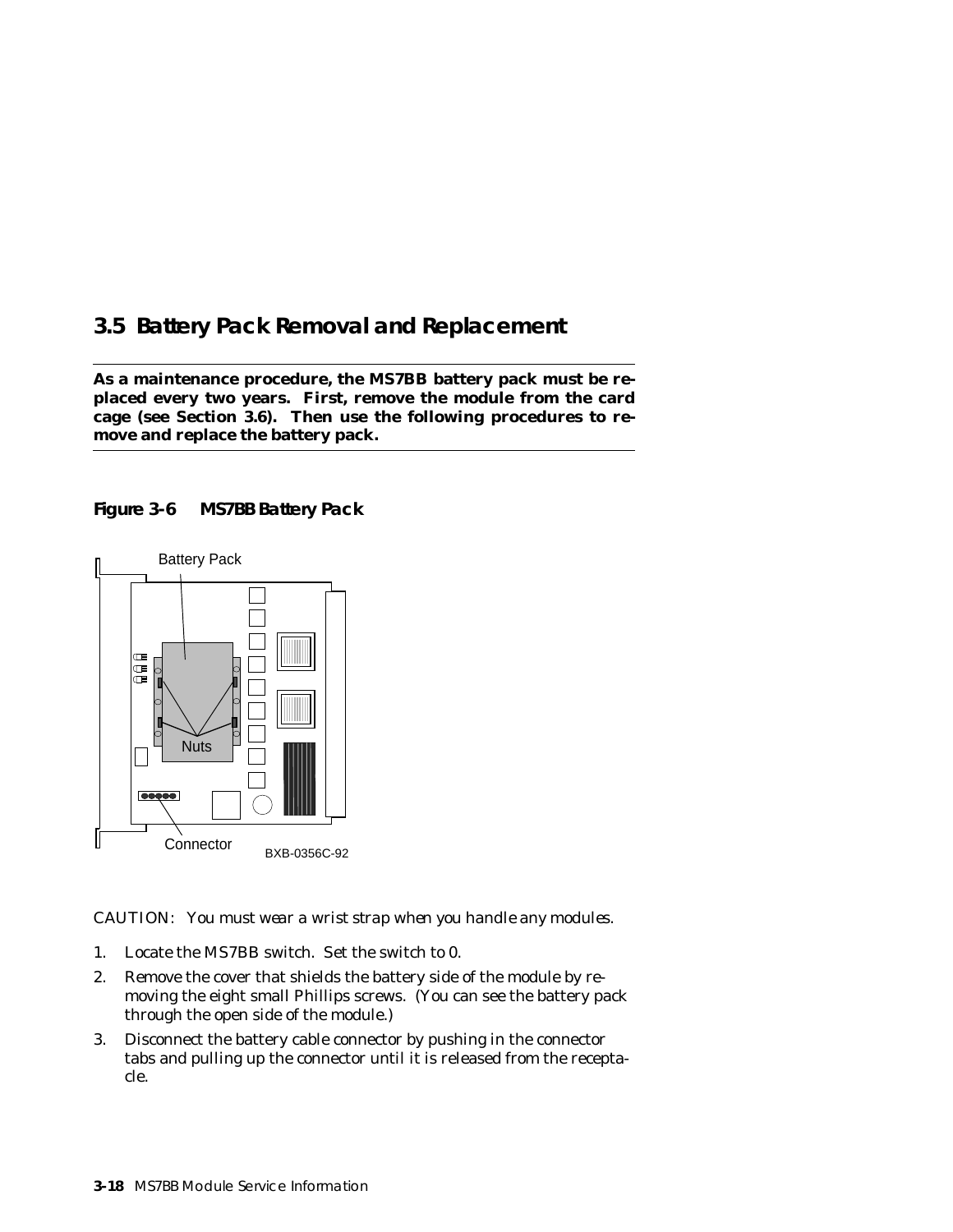- 4. Using a 7mm wrench or a small crescent wrench, loosen the four nuts that secure the battery pack housing (see Figure 3-6). Slide back the removable section of the housing until you are able to remove it.
- 5. Remove the battery pack by sliding it out of the housing. Gently glide the cable connector and wires through the housing opening when removing the battery pack.

*NOTE: To install a new battery pack, follow the removal steps in reverse.*

### **MS7BB Module Verification**

- 1. Install the MS7BB module in the LSB card cage (see Section 3.2).
- 2. Power up the system and check the status of the module (see Section 3.2).
- 3. Use the commands described in Sections 3.3 and 3.4 to check battery status reports and to test the module.
- 4. In console mode, enter **prcache -b** to record the next battery replacement date. You can check the new battery replacement date by entering the command **prcache -f**.

```
>>> prcache -b
Next battery replacement date (mmm-yyyy)? oct-1995
>>> prcache -f
NVRAM Test Status: passed
Size: 16MB
Base Address: 04000000
System ID: CHICO1
State: not in use
Battery Status: OK-fully charged
Battery Disconnect Status: battery enabled
Battery Replacement Date: oct-1995
```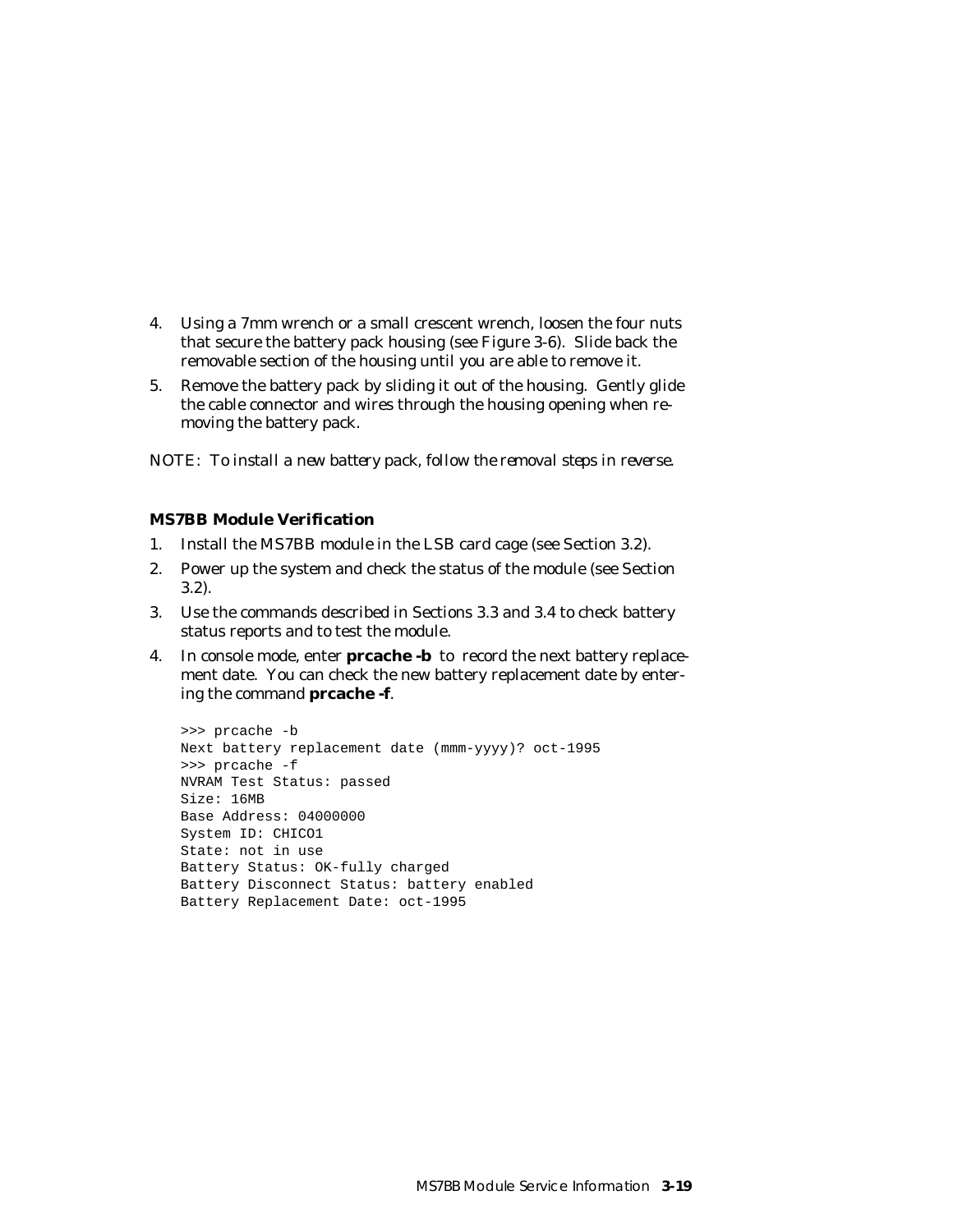# **3.6 Removing the MS7BB Module**

**Use the procedure in this section to remove the MS7BB module from the LSB card cage.**

1. Perform steps 1 through 5 in the module installation procedure (see Section 3.2).

*NOTE: Perform step 2 only if you do not intend to maintain saved data on the module or if the module will not be in operation for 48 hours or more.*

- 2. Set the MS7BB switch to 0.
- 3. Pull out the two black restraining clips on the MS7BB module.
- 4. Holding the levers, pull on the module until it is out far enough to hold it underneath as you remove it.
- 5. Place the module on an ESD pad in a safe area.
- 6. Install a filler module in the empty slot and replace the LSB card cage plate.
- 7. Close the cabinet door.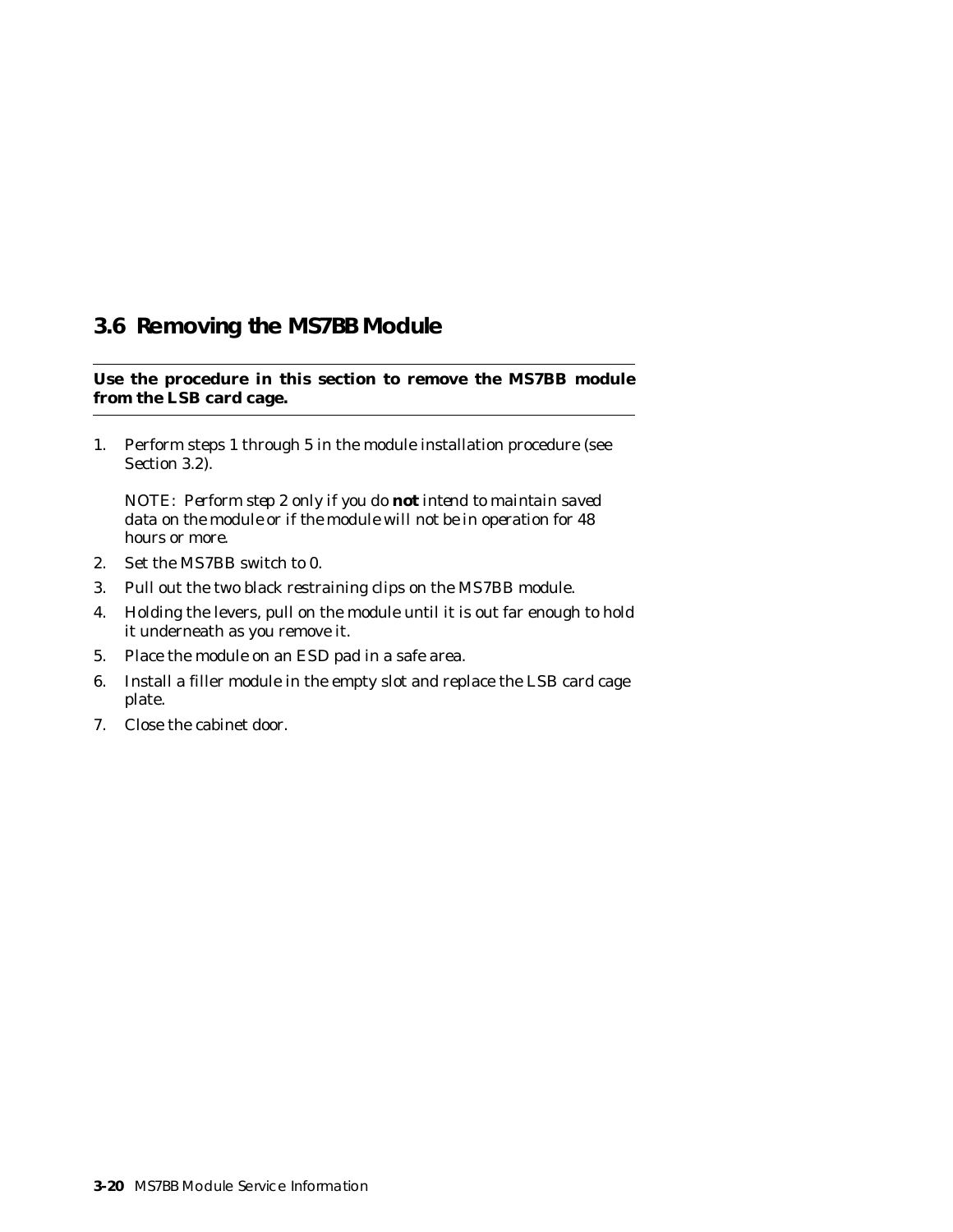# **Appendix A**

# **Hot Wiring the MS7BB Battery Status**

This appendix describes how to "hot wire" the DEC OSF/1 kernel to avoid waiting for the MS7BB battery 16-hour charge-up period to expire.

*CAUTION: You must reboot the system to reenable battery status checks. If you do not reboot the system, the customer could run Prestoserve with real data before the battery is ready to be used. This could result in catastrophic data loss if power is lost during the 16-hour charge-up period.*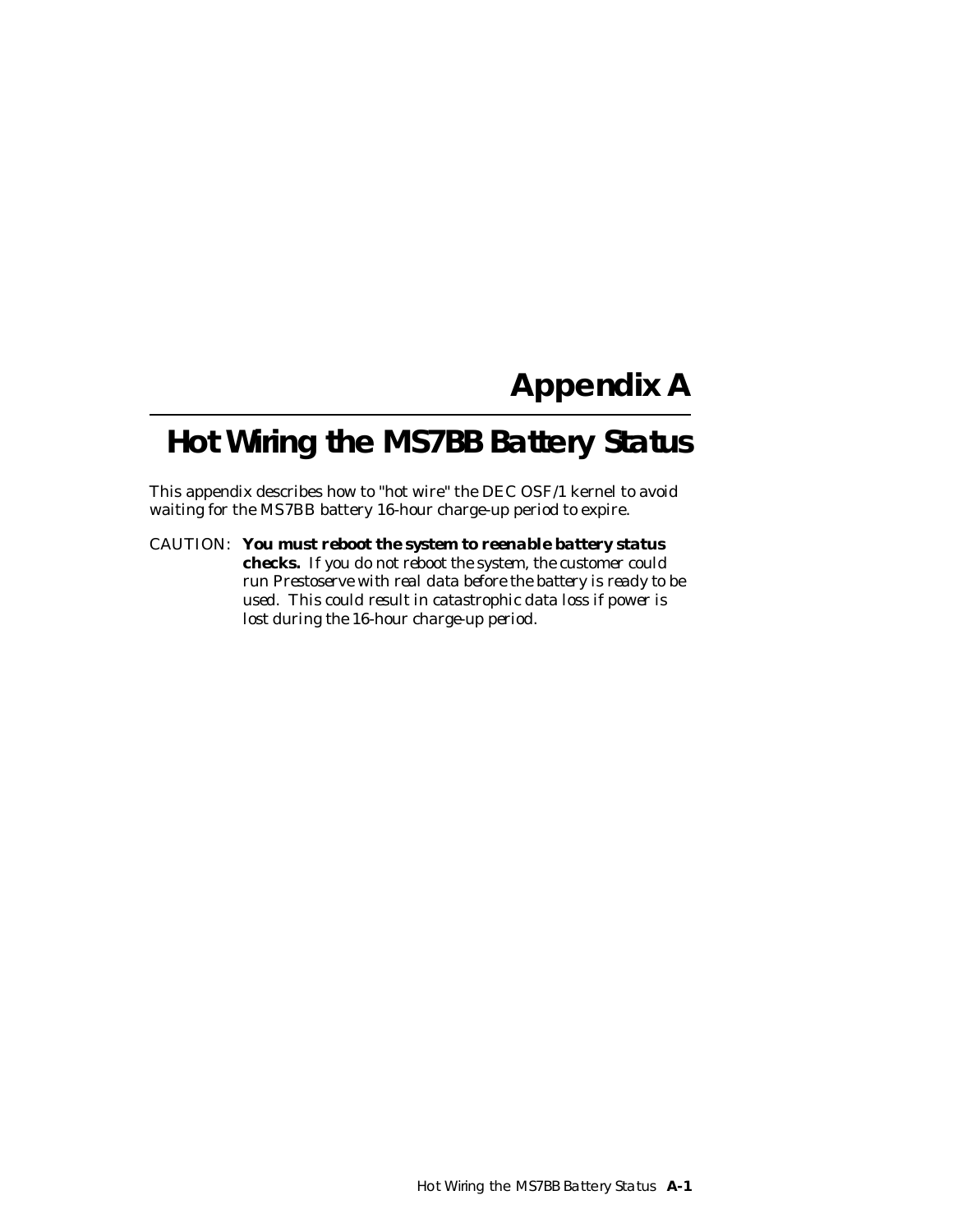Example A-1 shows how to hot wire the DEC OSF/1 kernel so that you can test the MS7BB module without waiting for the 16-hour charge-up period to expire.

```
Example A-1 Hot Wiring the MS7BB Battery Status
```

```
# presto -p \bulletdirty = 0, clean = 0, inval = 2022, active = 0
     count hit rate clean hits dirty hits allocations passes
write: 0 100% 0 0 0 0 0
read: 0 100% 0 0 0 0
total: 0 100% 0 0 0 0
state = ERROR, size = 0xfffc00 bytes
statistics interval: 00:00:00 (0 seconds)
write cache efficiency: 0%
battery 1 is charging! 2
# dbx -k /vmunix 3
dbx version 3.11.1
Type 'help' for help.
warning: Files compiled -g3: parameter values probably wrong
stopped at [thread_block:1414 ,0xfffffc00002c58d0] Source not available
(dbx) assign pr_callbatts=1 4
1
(dbx) quit 5
# presto -p 6
presto: primary battery ok
presto: secondary battery ok
presto: 2nd secondary battery ok
dirty = 0, clean = 0, inval = 2022, active = 0 count hit rate clean hits dirty hits allocations passes
write: 0 100% 0 0 0 0 0
read: 0 100% 0 0 0 0
total: 0 100% 0 0 0 0 0
state = DOWN, size = 0xfffc00 bytes
statistics interval: 00:00:00 (0 seconds)
write cache efficiency: 0%
All batteries are ok 7
#
```